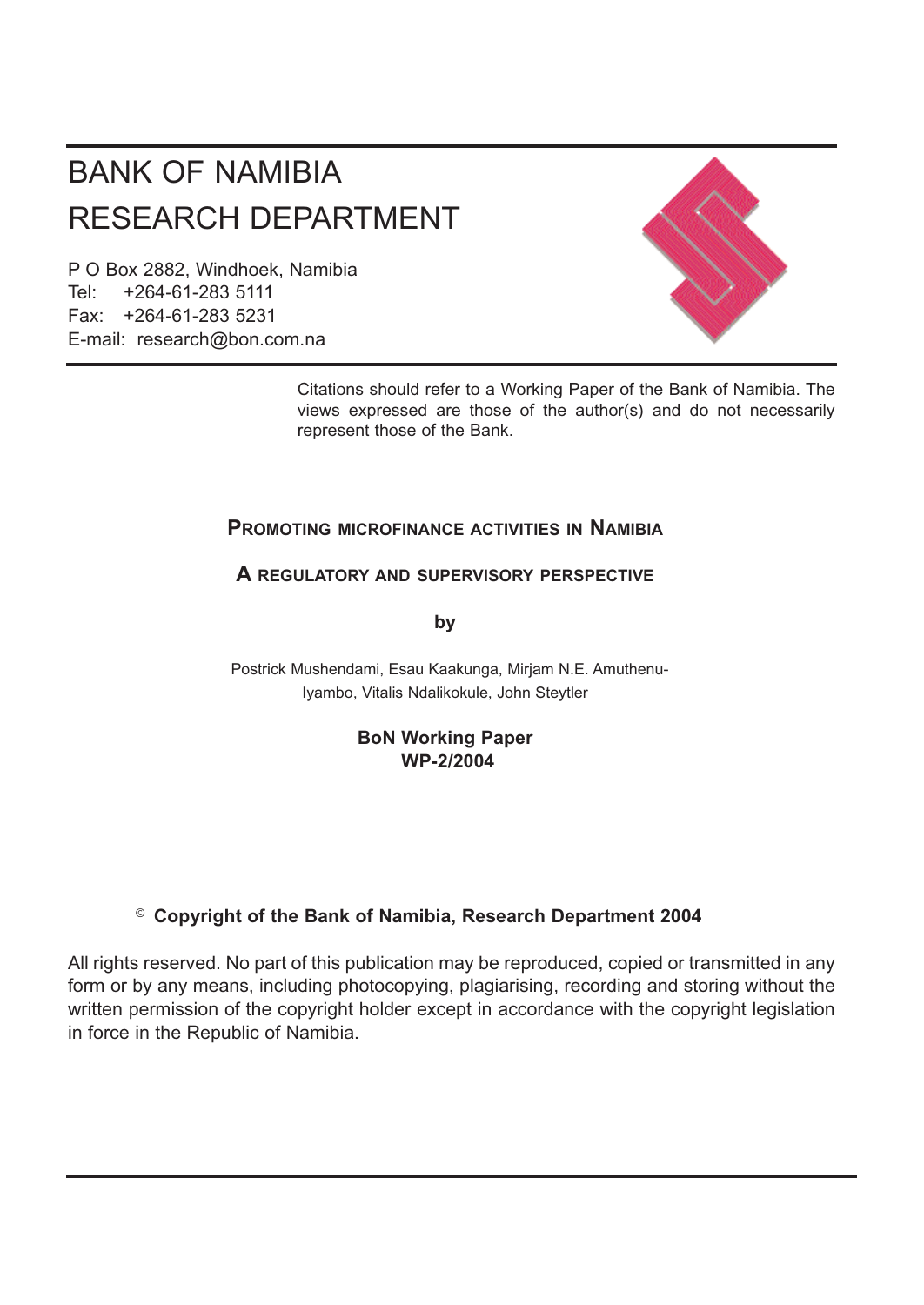#### **' Bank of Namibia, Research Department, 2004**

All rights reserved. No part of this publication may be reproduced, copied or transmitted in any form or by any means, including photocopying, plagiarising, recording and storing without the written permission of the copyright holder except in accordance with the copyright legislation in force in the Republic of Namibia. The contents of this publication are intended for general information only and are not intended for general information only and are not intended to serve as financial or other advice. While every precaution is taken to ensure the accuracy of information, the Bank of Namibia shall not be liable to any person for inaccurate information or opinions contained in this publication.

Published by the Research Department of the Bank of Namibia Enquiries related to this publication should be directed to: The Chief Economist and Head of Research Department P O Box 2882 **WINDHOFK** NAMIBIA

Tel: +264 61 283 5111 Fax: +264 61 2835231 e-mail: research@bon.com.na **ISBN: 99916-61-19-0**

**http://www.bon.com.na**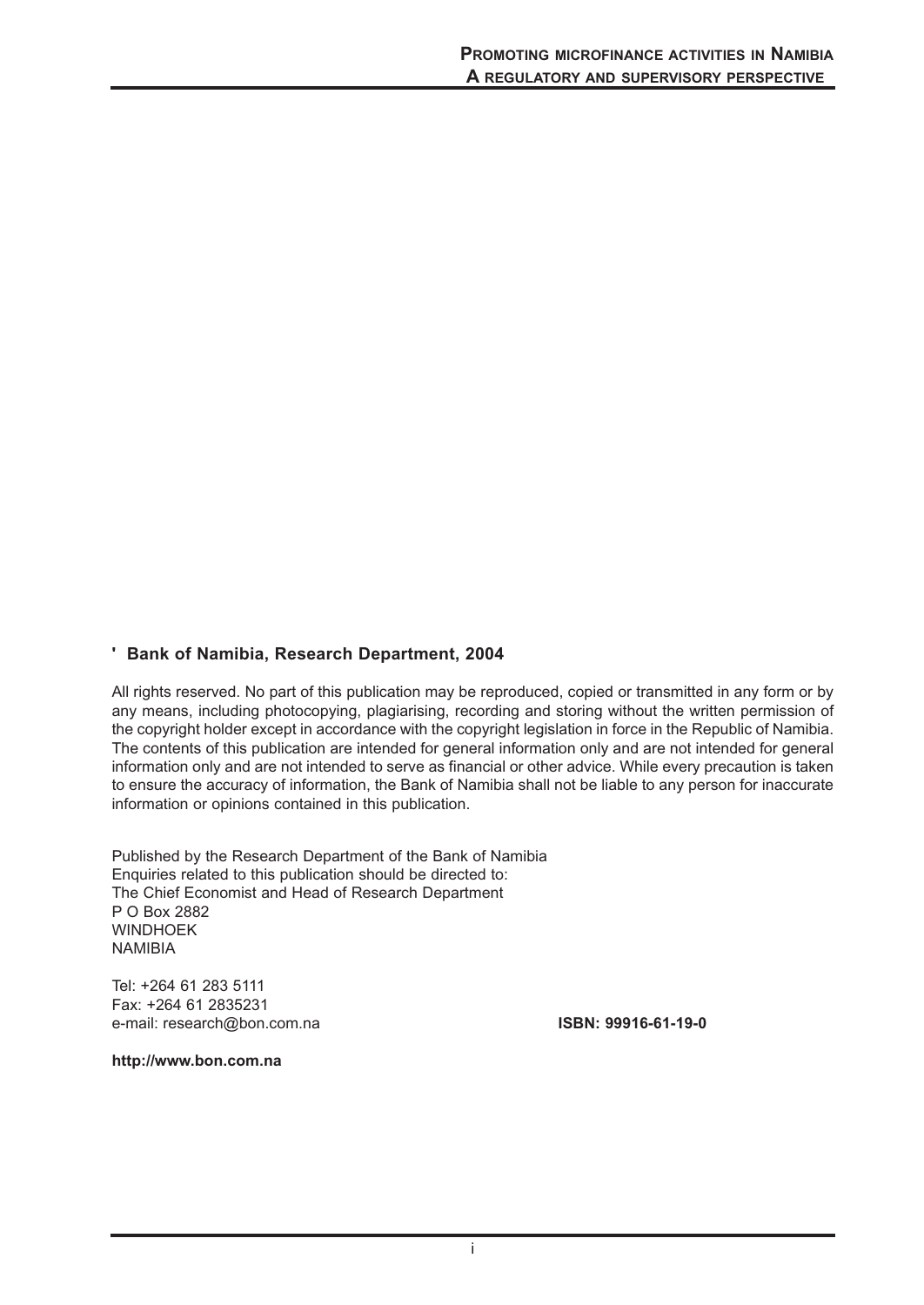## **EXECUTIVE SUMMARY**

The main objective of this paper is to examine the role of regulation and supervision in promoting microfinance and more specifically to suggest measures that are aimed at sustaining these operations. The paper asserts that microfinance institutions are needed to provide financial services to the rural people and the poor who have no access to the formal banking institutions.

There are a number of institutions providing microfinance in Namibia such as commercial banks, non-bank financial institutions, public financial corporations, savings and credit cooperatives, NGOs and the informal sector. Besides for savings and credit cooperatives these institutions provide only credit services. Based on international experience, microfinance could be developed further by allowing NGOs providing microfinance services to mobilise savings.

The paper found that institutions providing microfinance registered a profit in 2001. However, a closer look at these results reveal that the performance of NGOs was poor, as reflected in the high default rate of borrowers.

There is no specific regulatory framework for microfinance services in Namibia. To this effect, microfinance services are provided for in the charter for good practice in microfinance and other different legislations, such the Banking Institutions Act, Usury Act, Agricultural Bank Act, Namibia Development Corporation Act, Post and Telecom Act, Co-operative Act and NGOs.

NGOs providing microfinance services are prohibited by law to take deposits and thus contributing to their poor performance. The Post Office Savings Bank is also prohibited from offering credit, thus further limiting the poor people s access to credit facilities.

The paper also looked at the need for regulation of microfinance and found that this will help to protect customers from abusive lending and loan collection practices, to ensure that the MFIs have enough capital and earnings to cover intermediation costs and ensure sustainability. There are two main types of regulation, non prudential and prudential regulations. The study suggests that the type regulation to be applied to a MFI should be based on microfinance activity that the institution provides.

It is recommended that the NGOs providing microfinance services should form an apex body that will subject them to non prudential regulation. Credit bureaus for small borrowers should be established. Once, depository NGOs are established, depending on the size of their capital base could be subjected to both non prudential as well as prudential supervision together with SACCOs.

The Post Office Savings Bank should broaden its services and be allowed to provide credit and be subjected to prudential regulation. Specialized banks that take deposits from the general public but which operate on a scale lower than that of the registered commercial bank should also be established and be prudentially regulated. There is a need to improve the coordination between the technical and the inter-ministerial steering committees on microfinance with regard to operational issues of the charter.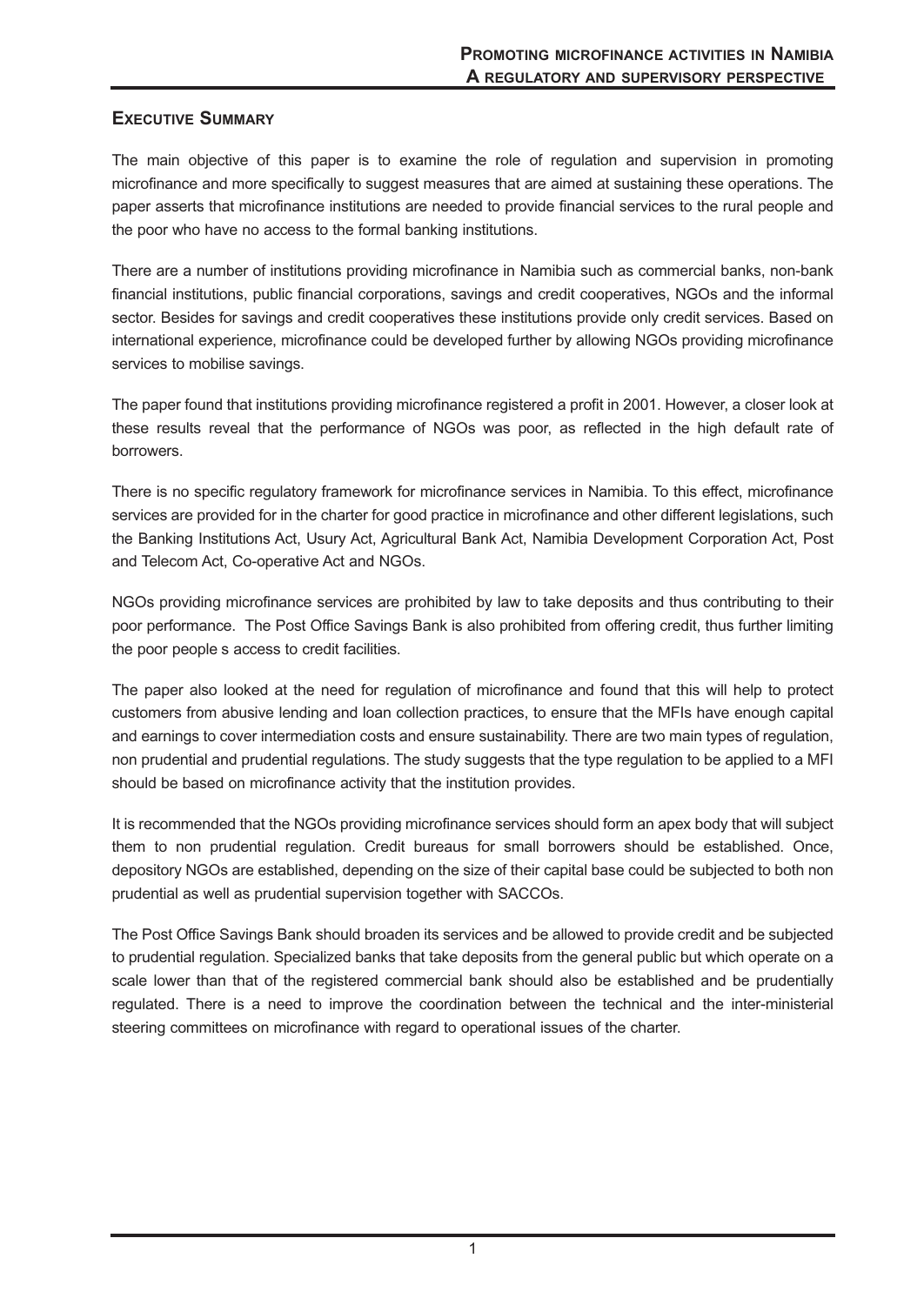## **TABLE OF CONTENTS**

| 2. THE NEED, STRUCTURE AND PERFORMANCE OF MFI 7                            |
|----------------------------------------------------------------------------|
|                                                                            |
|                                                                            |
|                                                                            |
|                                                                            |
|                                                                            |
|                                                                            |
|                                                                            |
|                                                                            |
|                                                                            |
| 3. THE ROLE OF REGULATION AND SUPERVISION IN PROMOTING MICROFINANCE. 12    |
|                                                                            |
|                                                                            |
|                                                                            |
| 3.4 Promoting the development of microfinance through deposit taking  14   |
| 4. REVIEW OF THE REGULATORY AND SUPERVISORY FRAMEWORK FOR                  |
|                                                                            |
|                                                                            |
|                                                                            |
|                                                                            |
|                                                                            |
|                                                                            |
|                                                                            |
|                                                                            |
|                                                                            |
| 5. SUGGESTIONS ON TO HOW TO REGULATE MICROFINANCE IN NAMIBIA. 18           |
|                                                                            |
|                                                                            |
| CASE STUDY 1: EXPERIENCE IN KENYA REGARDING MICROFINANCE LEGISLATION AND   |
|                                                                            |
| CASE STUDY 2: EXPERIENCE IN MOZAMBIQUE REGARDING MICRO FINANCE LEGISLATION |
|                                                                            |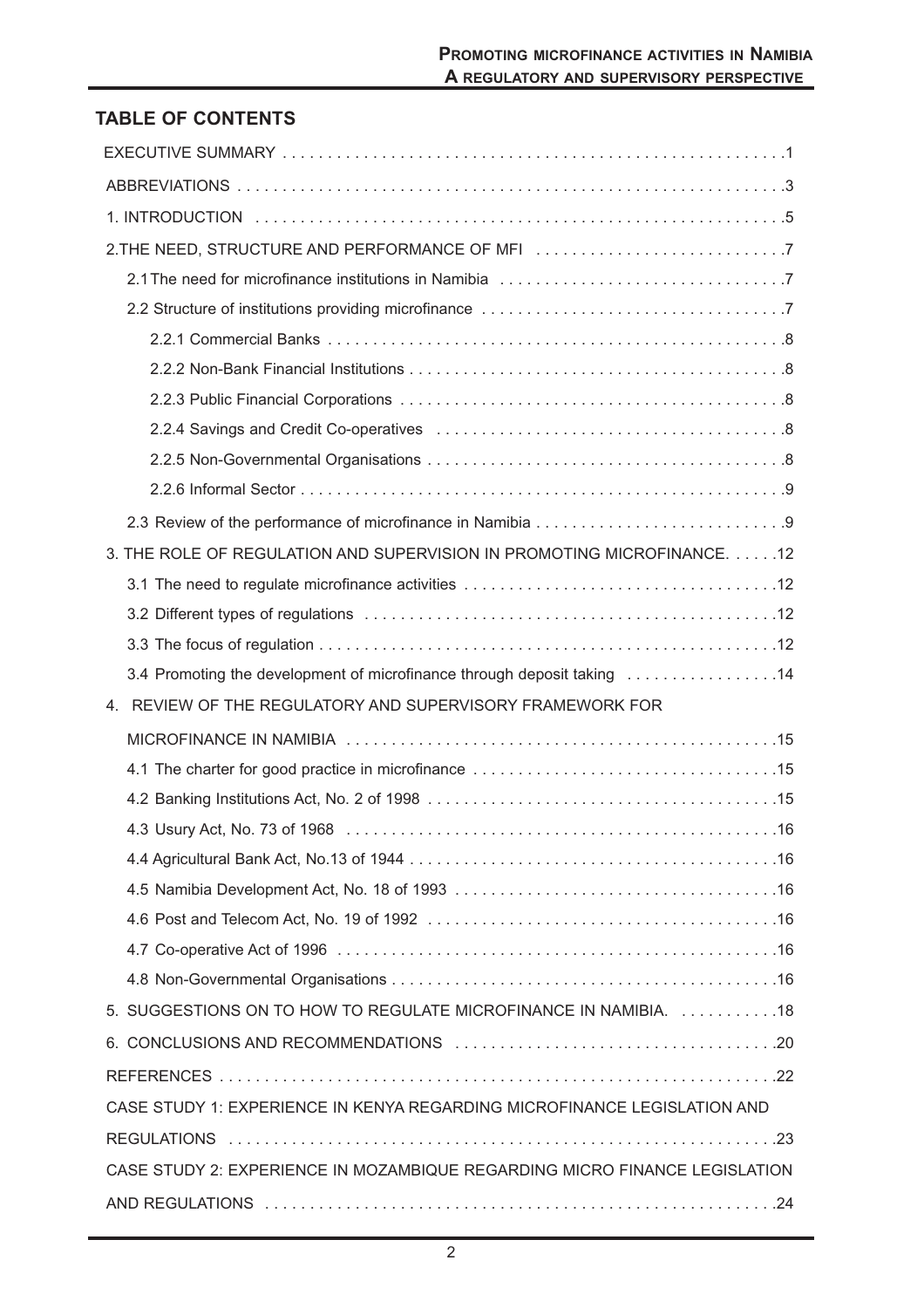## **ABBREVIATIONS**

| AgriBank       | Agriculture Bank of Namibia                          |
|----------------|------------------------------------------------------|
| AMFI           | Association of Microfinance Institutions             |
| <b>ASDSE</b>   | Adult Skills Development for Self-Employment         |
| <b>ATM</b>     | <b>Automatic Teller Machine</b>                      |
| <b>BoN</b>     | <b>Bank of Namibia</b>                               |
| <b>BoM</b>     | Bank of Mozambique                                   |
| <b>CARD</b>    | Center for Agriculture and Rural Development         |
| CD             | Cooperation for Development                          |
| <b>CGAP</b>    | Consultative Group to Assist the Poorest             |
| <b>CISP</b>    | International Committee for Peoples Development      |
| <b>COSEDA</b>  | <b>Community Small Enterprise Development Agency</b> |
| <b>DCD</b>     | Division of Cooperate Development                    |
| <b>DFN</b>     | Development Fund of Namibia                          |
| GTZ            | Gesellschaft fur Technische Zusammenarbeit           |
| ICC            | International Capital Cooperation                    |
| K-REP          | Kenya Rural Enterprise Program                       |
| <b>MCU</b>     | Morukutu Cooperative Union                           |
| <b>MFI</b>     | Microfinance institution                             |
| <b>MFIs</b>    | Microfinance institutions                            |
| <b>NAMFISA</b> | Namibia Financial Institutions Supervisory Authority |
| <b>NACP</b>    | National Agricultural Credit Programme               |
| <b>NHAG</b>    | Namibian Housing Action Group                        |
| <b>NNAWIB</b>  | Namibian National Association of Women in Business   |
| <b>NDC</b>     | Namibian Development Corporation                     |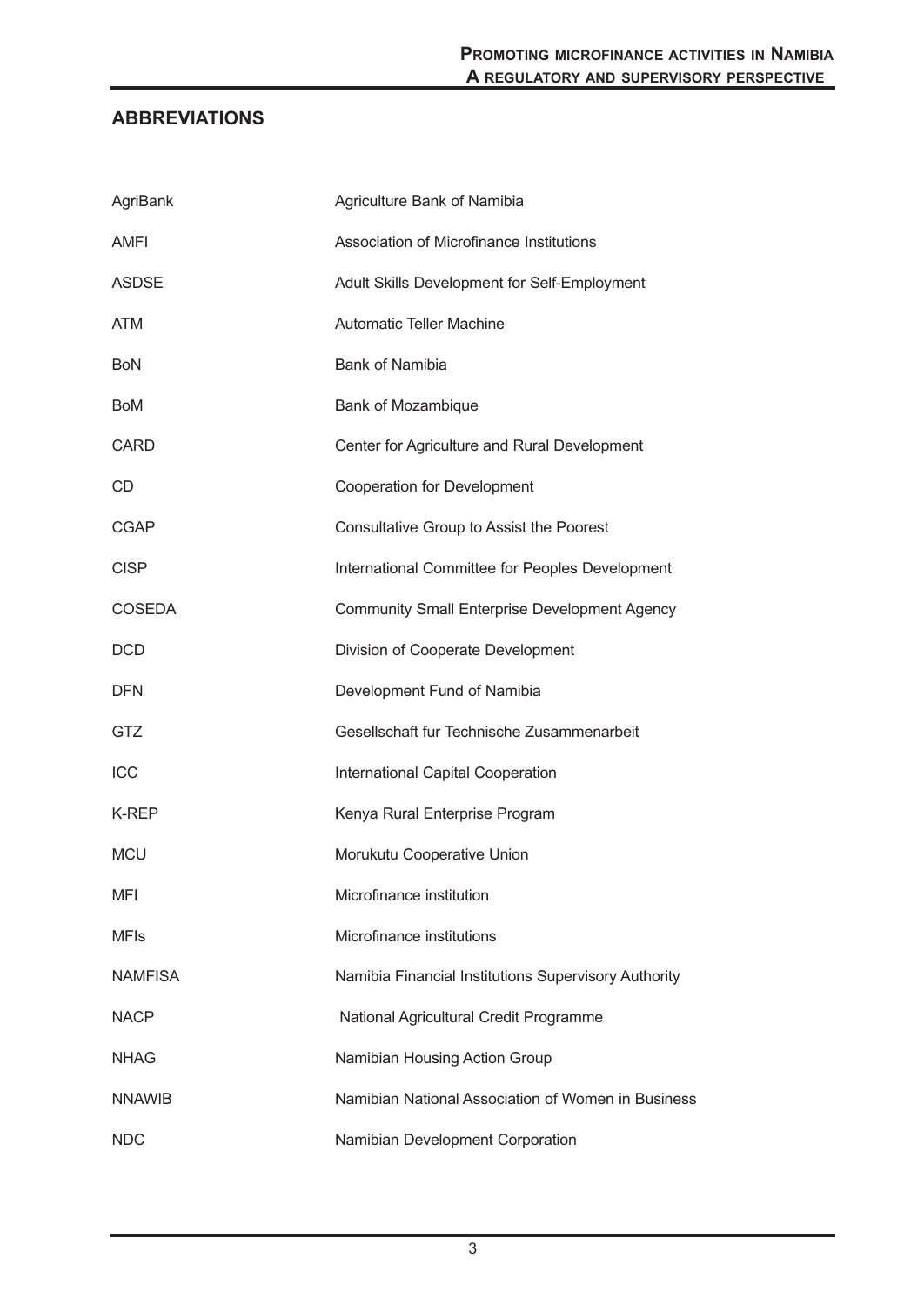## **ABBREVIATIONS (CONT)**

| <b>NGO</b>               | Non Governmental Organisations                     |
|--------------------------|----------------------------------------------------|
| NGO-MFI                  | NGO transformed into a microfinance institution    |
| <b>OHA</b>               | Okatumbatumba Hawkers Association                  |
| <b>POSB</b>              | Post Office Savings Bank                           |
| <b>PRODEM</b>            | Funcacion y Promocion y Desarollo de la Micremresa |
| <b>PVO</b>               | People s Voluntary Organisation                    |
| <b>RISE</b>              | Rural People Institute for Social Empowerment      |
| <b>SACCO<sub>s</sub></b> | Savings and Credit Cooperatives                    |
| <b>SCA</b>               | Savings and Credit Association                     |
| <b>SDFN</b>              | <b>Shack Dwellers Federation of Namibia</b>        |
| <b>SHO</b>               | Self-help Organisation                             |
| <b>SME</b>               | Small Medium Enterprise                            |
| <b>UNDP</b>              | United Nations Development Programme               |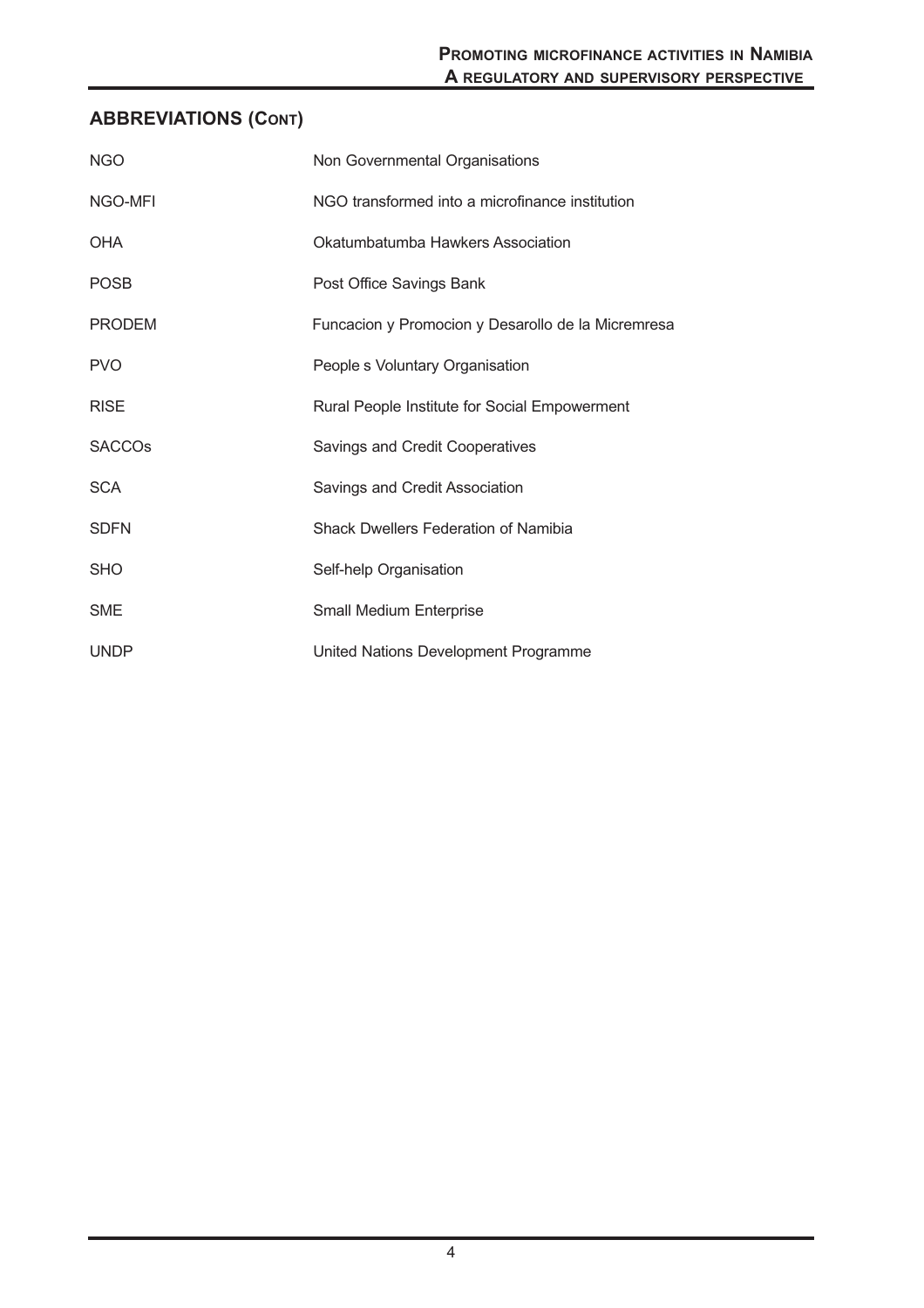## **1. INTRODUCTION**

Limited access to credit has been identified in a number of studies as one of the major constraints that can hinder the process of empowering the poor to break out of the poverty circle. This has led governments worldwide to devise a number of strategies to provide finance to small and medium enterprise (SME) and the poor so as to create more employment and generate income opportunities. These strategies include, among others setting up of government agencies such as state-owned banks that provide credit at subsidised interest rates.

Experience has shown that many of these institutions were not always sustainable due to low interest rates and high transactions costs. In addition, their focus was mainly on the medium enterprises while the small and micro enterprises and the poor were neglected. These views tend to have an influence in designing and implementing microcredit policies and establishing Microfinance Institutions (MFIs). These include institutions such as the Grammeen Bank in Bangladesh, the Badam Kredit Kecamatan program in Indonesia and the Kenya Rural Enterprise Program (K-REP) in Kenya.

MFIs are institutions that provide financial<sup>1</sup> services to people and small and micro enterprises who do not have access to commercial bank loans. A microfinance institution can either be a credit union, savings and credit co-operatives (SACCOs), non governmental organisations (NGOs), self help organization or specialised banks. The global experience has shown that MFIs change and develop as the scale and scope of their operations grow beyond delivery of credit services to include savings, deposit and insurance services. For example in Bolivia, the microfinance NGO Funcacion y Promocion y Desarollo de la Micrempresa (PRODEM) sought to scale up and transform into a licensed commercial bank in order to fund the operations from retail and wholesale deposits

As a result PRODEM expanded its client base from 14,300 active borrowers to more than 80,000 active loan accounts and 50,000 savings deposits between 1991 and 1998. PRODEM had through that encouraged other NGOs-MFIs around the world such as K-REP, ADEMI and ADOPEM (Dominican Republic) to design their own transformation to gain the capability to fund expansion by mobilizing deposits and accessing the capital markets. In Philippine, the Center for Agriculture and Rural Development (CARD), similarly increased its clients from 23,000 to 40,000 women in rural villages in less than four years.

In Kenya<sup>2</sup>, the central bank has established a unit to monitor the operations of MFIs and assist the AFMI to develop a policy framework for the sector, with appropriate laws and regulations. Likewise the Central Bank of Mozambique in 1998, issued a decree to regulate micro credit activities, while there are considerations of whether to create a special unit within the bank to supervise microfinance activities. All these efforts are underpinned by the understanding that a well regulated and supervised the microfinance sector will enhance its performance.

In view of the important role the microfinance institutions play in the economy, the Government of Namibia and NGOs have launched a number of programmes that are aimed at addressing access to credit in the Namibian economy. These programmes include the affirmative action loan scheme (AALS) of Agricultural Bank of Namibia, the National Agricultural Credit Programme (NACP) of the Ministry of Agriculture, Water and Rural Development, operations of parastatals such as the National Development Corporation (NDC), the Development Fund of Namibia (DFN), international NGOs such as Lisikamena, Co operation for

<sup>1</sup> Credit, Savings, Insurance and Money transfer services.

<sup>2</sup> See the attached two case studies on Kenya and Mozambique.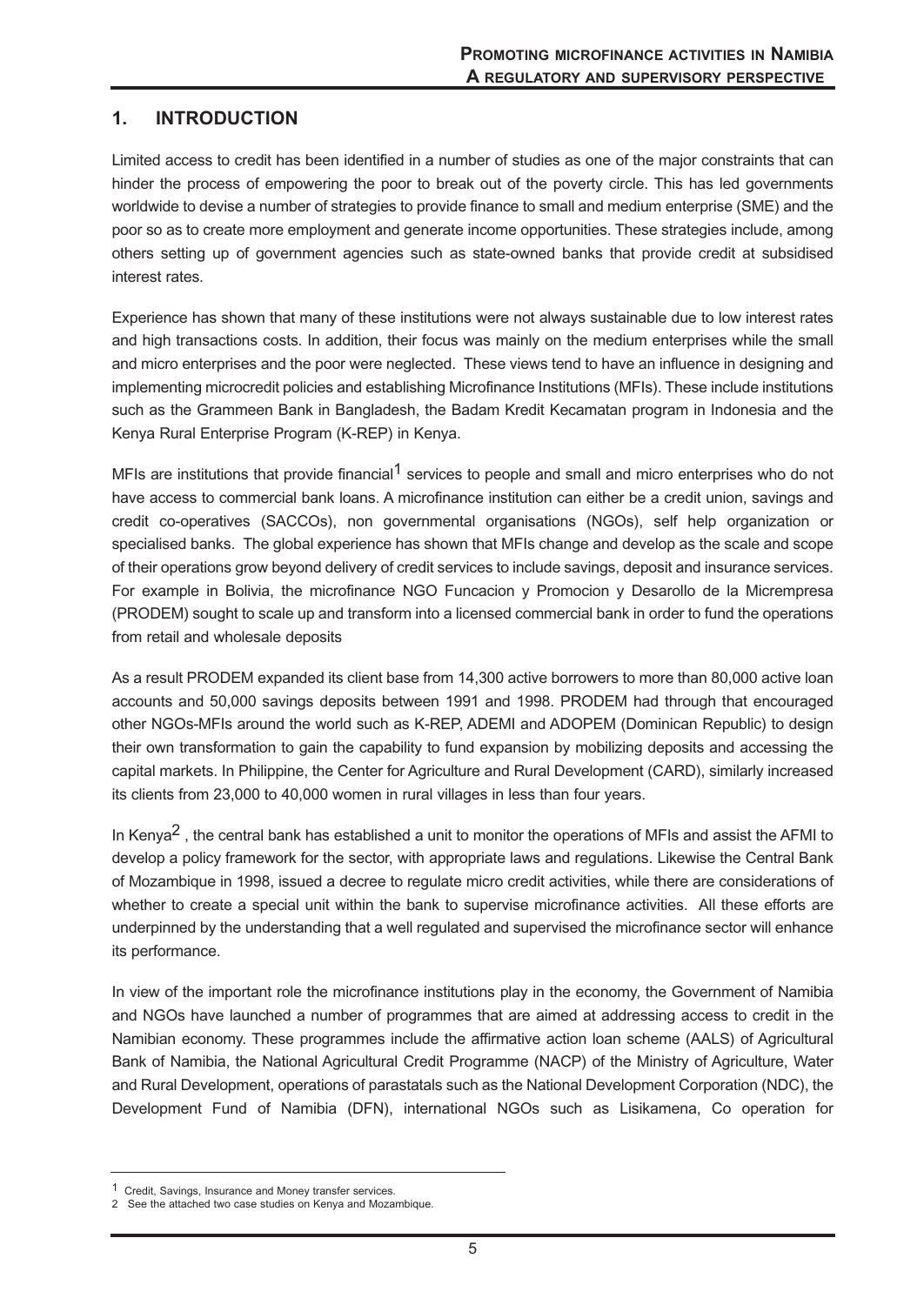Development (CD), as well as Savings and Credit Co-operatives. These programmes have not adequately addressed the problem of access to credit. The reasons accounting for such poor performance include lack of appropriate legal framework and high default rates. Against this background the objectives of this paper are to examine the role of regulation and supervision in promoting microfinance and more specifically to suggest measures that are aimed at sustaining these operations. It is expected that once sustainable, microfinance will improve the access of the poor people to financial services.

The remainder of the paper is structured as follows: Chapter two looks at the need, structure and performance of institutions providing microfinance in Namibia. Chapter three examines the role of regulation and supervision in improving microfinance services. Chapter four reviews the regulatory and supervisory framework of microfinance in Namibia. Chapter five suggests ways on how to regulate microfinance activities. Chapter six contains conclusions and recommendations.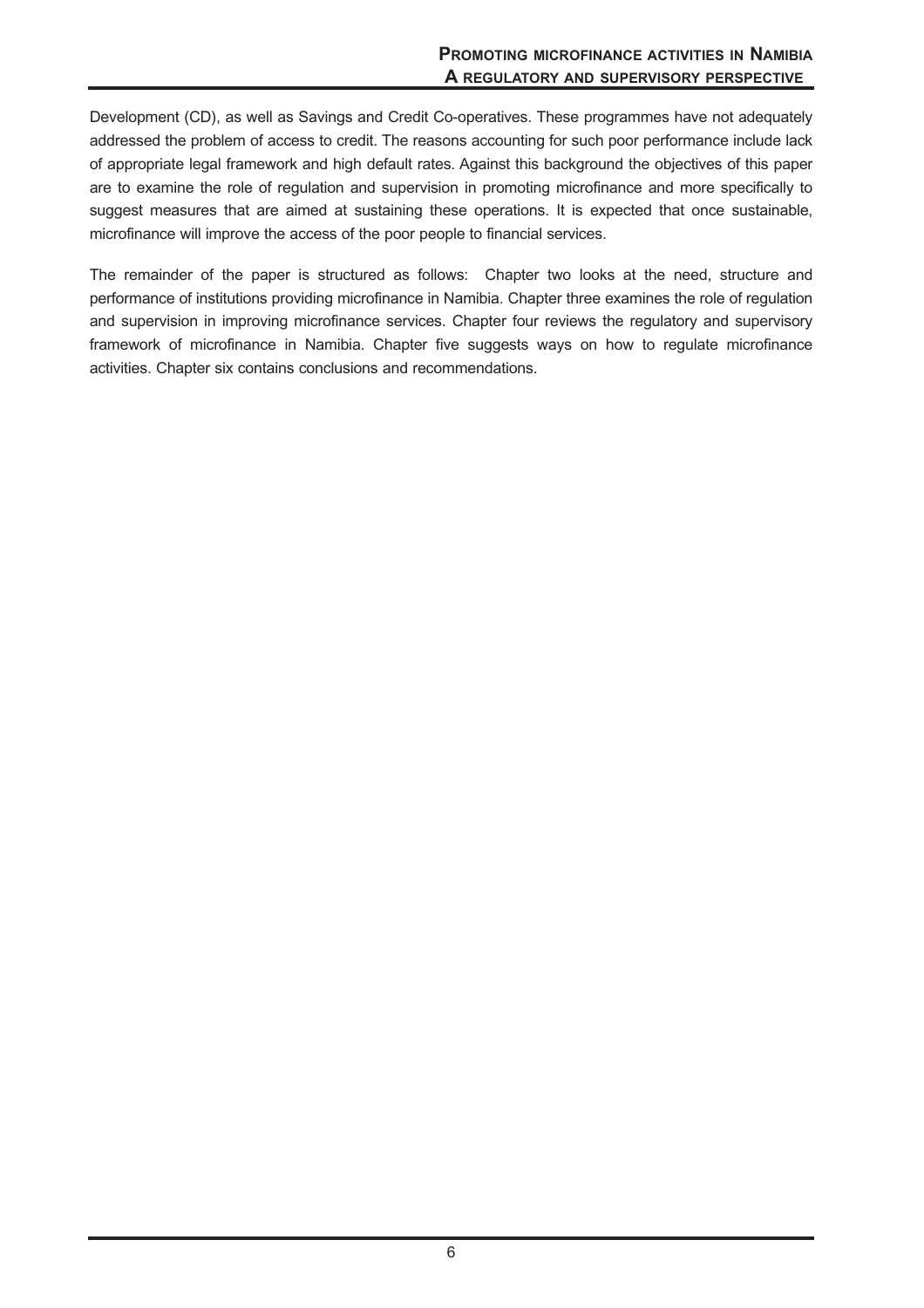## **2. THE NEED, STRUCTURE AND PERFORMANCE OF MFI**

#### **2.1 THE NEED FOR MICROFINANCE INSTITUTIONS IN NAMIBIA**

There is worldwide consensus that access to credit and savings facilities can empower the poor to break out of poverty. However in Namibia, despite the several efforts made by both the government, NGOs, commercial banks and micro lenders, the rural communities and the poor are still experiencing difficulties in accessing credit facilities.

This is due to the fact that rural people and the poor do not have collateral to access commercial bank loans. They are also restricted from accessing financial services by the distance between rural villages and urban centers where most commercial banks are situated. Namibia is sparsely populated, coupled with this is the fact that the rural infrastructure is very poor, thus making it difficult for banks to effectively cater for the finance needs of the poor.

However, rural communities and the poor like anybody else need access to savings and credit facilities. Their need for financial services include life-cycle needs such as births, marriage, homemaking, retirement and death, to take opportunities such as to start a business, buy an asset, and to provide for emergencies including floods, fires, illness, and accident. Their incomes are small and mostly spent on food. When they want to buy something else they have no extra current income to spare. In this case they must use past savings or loans from a financial institution.

In addition rural people and the poor need safe place and instruments to store their wealth. The most common means of savings in rural Namibia is livestock, cattle, goats, sheep and chicken. Further these people save by holding their money under the mattress. There are problems associated with holding these forms of savings.

For instance, the process of selling cattle to pay fines and other transactions is time consuming and therefore impair easy transactions. As households become more involved in the art of growing cash crops or informal sector activities in the rural areas, the means of paying for supplies and receiving payments for goods and services supplied assume increasing importance.

Further rural people and the poor also need to transfer money from one place to another. Access to modern savings and payment facilities will therefore enable the quick transfer of money between towns and rural areas, and facilitate the rural transactions. The above assertions are collaborated by the 2003 FINSCOPE pilot study that assessed the demand for financial services in Namibia.

Traditional microfinance institutions such as NGO-MFIs or SACCOs are designed to serve the rural and poor people without access to commercial bank loans. Their delivering method is such that a credit officer will have to visit the home, or workplace of the borrower to assess his or her creditworthiness. Repayment is enforced through peer pressure as well as follow up visits to the residential place of the borrower. Against this background it can be concluded that MFIs are needed to fill the identified credit and savings gaps of the rural and poor people in Namibia.

#### **2.2 STRUCTURE OF INSTITUTIONS PROVIDING MICROFINANCE**

The aim of this section is to review the structure of institutions providing microfinance services in Namibia. It also attempts to assess the performance of this sector, as well as identifying the need for MFIs. It must be noted that the concept of microfinance is relatively new in the context of Namibia and there is very little data available on microfinance activities.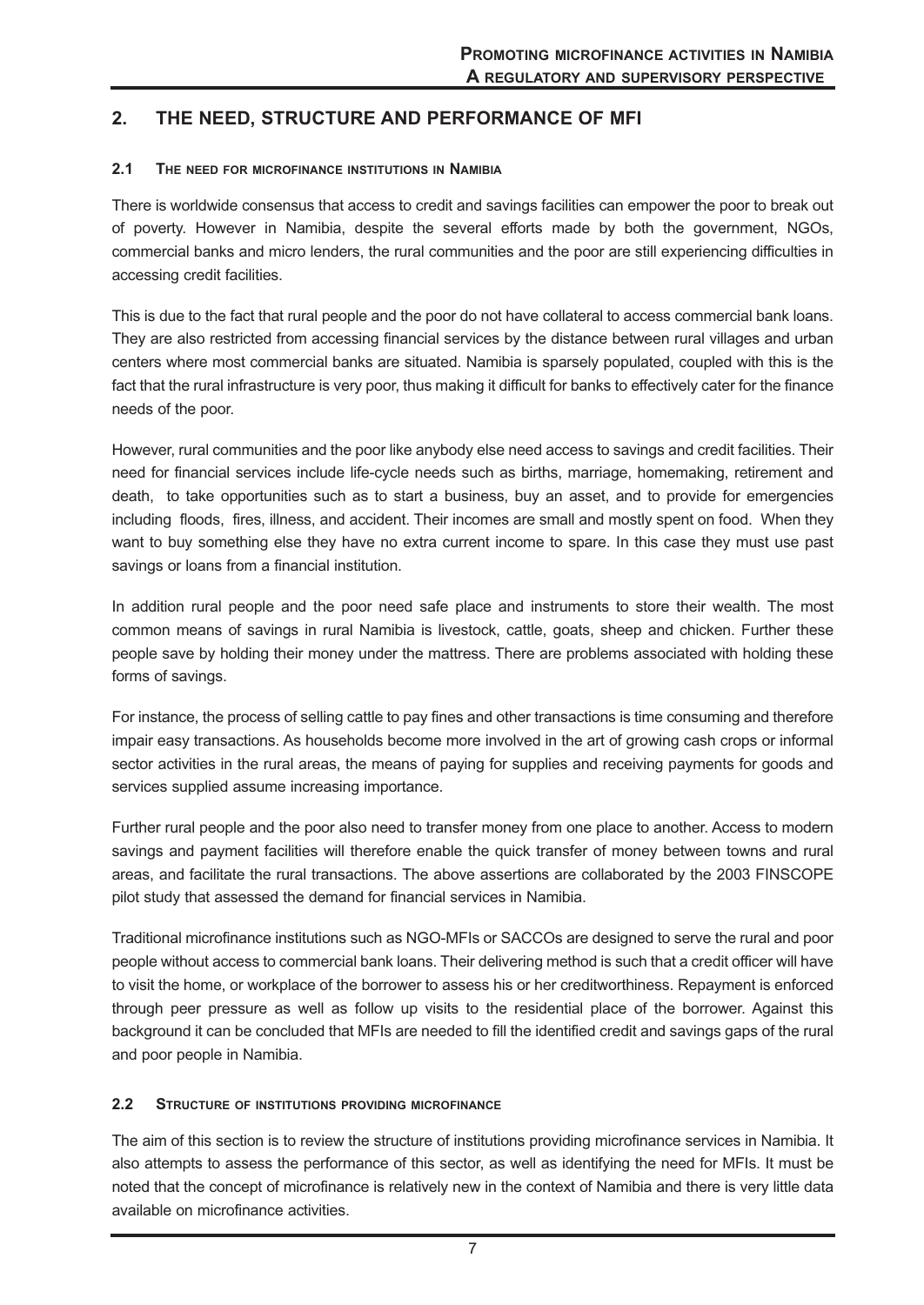Further, this problem is aggravated by the fact that there is little consensus amongst stakeholders on the definition of microfinance.

A study conducted by the UNDP in 2002 identified six categories of institutions that are engaged in the provision of microfinance. These are (a) banking institutions regulated by the central bank, (b) non-bank financial institutions regulated by NAMFISA, (c) public financial corporations, registered under special acts, (d) savings and credit cooperatives regulated by the Ministry of Agriculture Water and Rural Development, (e) non-governmental organisations (NGOs) and (f) informal institutions that are not regulated. Each of these categories is discussed in more detail in the subsequent paragraphs.

#### **2.2.1 COMMERCIAL BANKS**

A number of commercial banks operate a microloan portfolio, which provides small loans to people who have salaries and to SMEs through the small business credit guarantee scheme (SBCGS).

#### **2.2.2 Non-Bank Financial Institutions**

This category includes a number of institutions such as microlenders, hire purchase and leasing institutions. Regarding microfinance services, of importance are the microlenders. According to NAMFISA there are over 100 micro lenders in existence of which approximately 80 are registered. They are based in most urban centres of Namibia and offer lending primarily to people who earn salaries.

#### **2.2.3 Public Financial Corporations**

The category of public financial corporations include the Agricultural Bank of Namibia, Namibia Development Corporation, Post Office Savings Bank.

In the case of the Agricultural bank, the microfinance activity is mainly the Affirmative Action Loan Scheme to small farmers to purchase livestock. The Namibia Development Corporation offers small amounts of loans to prospective business enterprises, while the Post Office Savings Bank offers savings and money transfer facilities both to small account holders.

#### **2.2.4 Savings and Credit Co-operatives**

Savings and credit cooperatives are legally entitled to take deposits from members and act as financial intermediaries. The other types of cooperatives are the consumer, housing, agricultural and multi-purpose cooperatives. Out of the 103 provisionally registered cooperatives only 2 are fully registered with the Division of Cooperatives, and only 15 percent have savings and credit schemes. SACCOs are the only institutions in Namibia, which offer both savings and credit services.

#### **2.2.5 Non-Governmental Organisations**

There are a number of both local and international agencies registered as non-governmental organisations (NGOs) some of which provide financial services to the poor. These include the Namibia National Women in Business (NNAWIB), the Rural Peoples Institute for Social Empowerment in Namibia (RISE), the International Committee for Peoples Development (CISP), Cooperation for Development (CD), Lisikamena

<sup>3</sup> Provisional registration is given to those without a business plan and whose economic activities are not yet sustainable.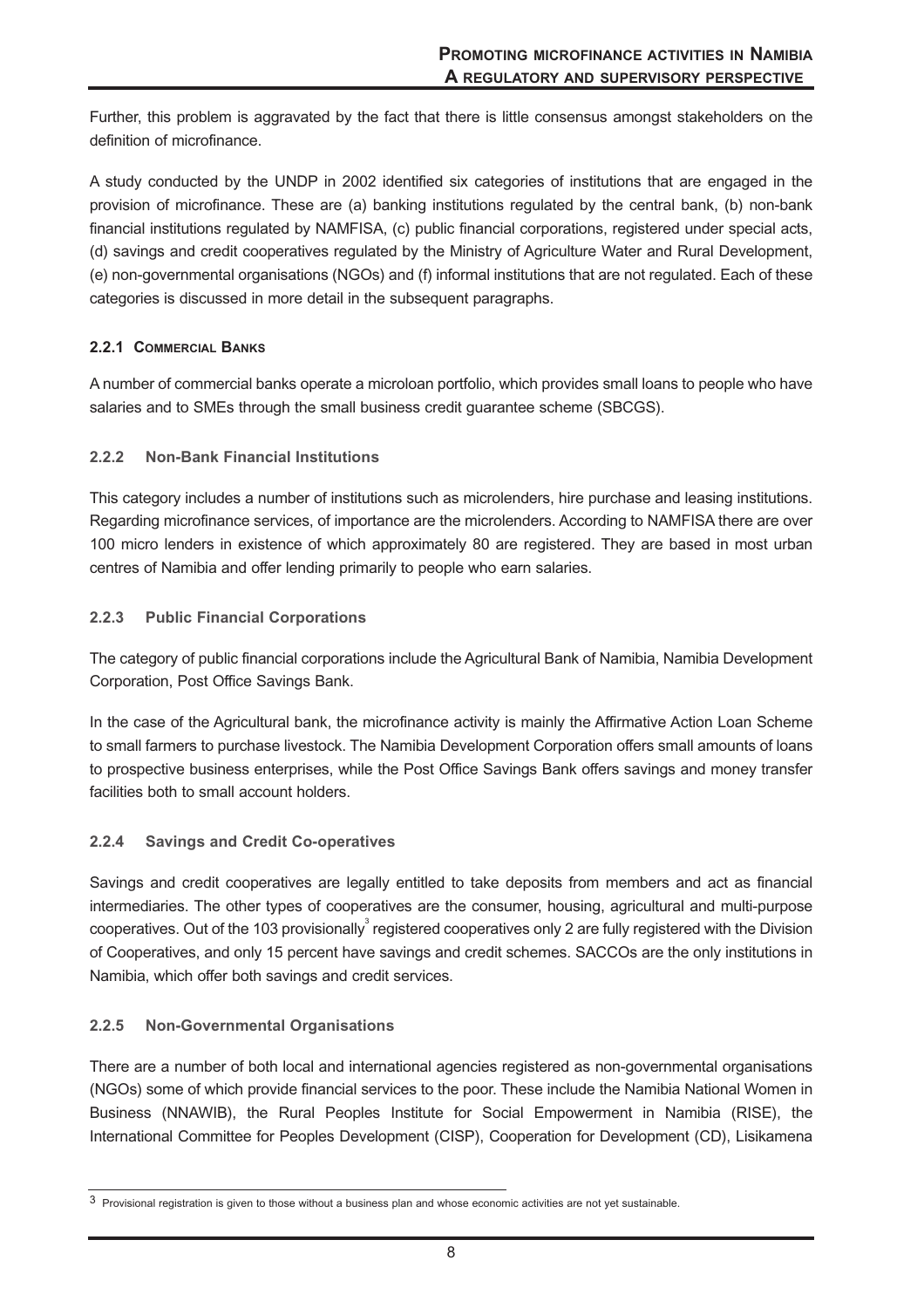and Community Small Enterprise Development Agency (COSEDA). Currently these NGOs offer only credit services. However, these institutions have a great potential to play a key role in providing other services such as savings and insurance services to the poor.

#### **2.2.6 Informal Sector**

These are institutions that operate without official recognition or regulation. They include informal moneylenders and rotating savings and credit schemes. These informal rotating savings schemes provide either a form of insurance (i.e. in case of death or other emergencies) or savings facility. It must be noted that these schemes are characteristically rare in Namibia.

#### **2.3 REVIEW OF THE PERFORMANCE OF MICROFINANCE IN NAMIBIA**

Several studies that attempted to assess the performance of microfinance concluded that their performance have been poor. For example, the study commissioned by the UNDP concludes, that the general performance of microfinance services have been poor, due to limited outreach, high default rates, low efficiency and profitability. A study by the GTZ in 2002 confirmed this assertion by concluding that, Microfinance in Namibia face major problems of outreach and sustainability <sup>4</sup>. Extremely high rates of loans in arrears or in default, high operational cost, and a minimal outreach were common to ten institutions surveyed by the GTZ.

A survey conducted by the Bank of Namibia (BoN) in 2002, indicated that there were about 125 institutions, i.e. banks, NGOs, microlenders, cooperatives, among others which provide financial services to the poor in Namibia. Out of these 125 institutions identified only 92 were selected for survey purposes. The rest have either closed down or could not be tracked down due to lack of contact details. Most of the institutions identified were relatively new<sup>5</sup>.

The BoN survey showed that these institutions had about 95 branches country wide in 2001, employing about 374 people of which 123 were loan officers.

The main clients of microfinance were defined as individuals with full time jobs, government officials, and those that do not have access to commercial bank loans. The majority of these clients (61 percent) were located in urban areas, while 39 percent were in rural areas. From the gender perspective, women clients constituted 44 percent, but accounted for only 36 percent of the total loan portfolio, while male clients constituted 56 percent and accounted to 64 percent of the total loan portfolio.

The distribution of loan portfolio by sector was as follows: trade/commerce accounted for 12.1 percent, services 12.7 percent, manufacturing 7.4 percent and others accounted for 67.8 percent<sup>6</sup>. Out of the total loans offered, 60 percent of them were offered for a period less than 3 months, 30 percent for a period between 3 and 12 months and 10 percent for a period between 1 and 3 years. Most of the providers indicated that they provide personal loans, while two indicated that they provide educational and stock breeding loans. This shows that microfinance loans are mainly of short-term nature. The minimum loan provided was N\$100, while the maximum loan provided was N\$20 000.

As far as collateral is concerned, 26 percent of the institutions indicated that they did not need any security, 15 percent required ATM cards, while 14 percent needed savings and property. Interest charged was on

<sup>4</sup> Both the GTZ and UNDP studies considered the performance of only NGOs in their studies.

<sup>5</sup> Those that have been in business for less than two years.

 $6$  This item includes primarily loans for consumption and educational purposes.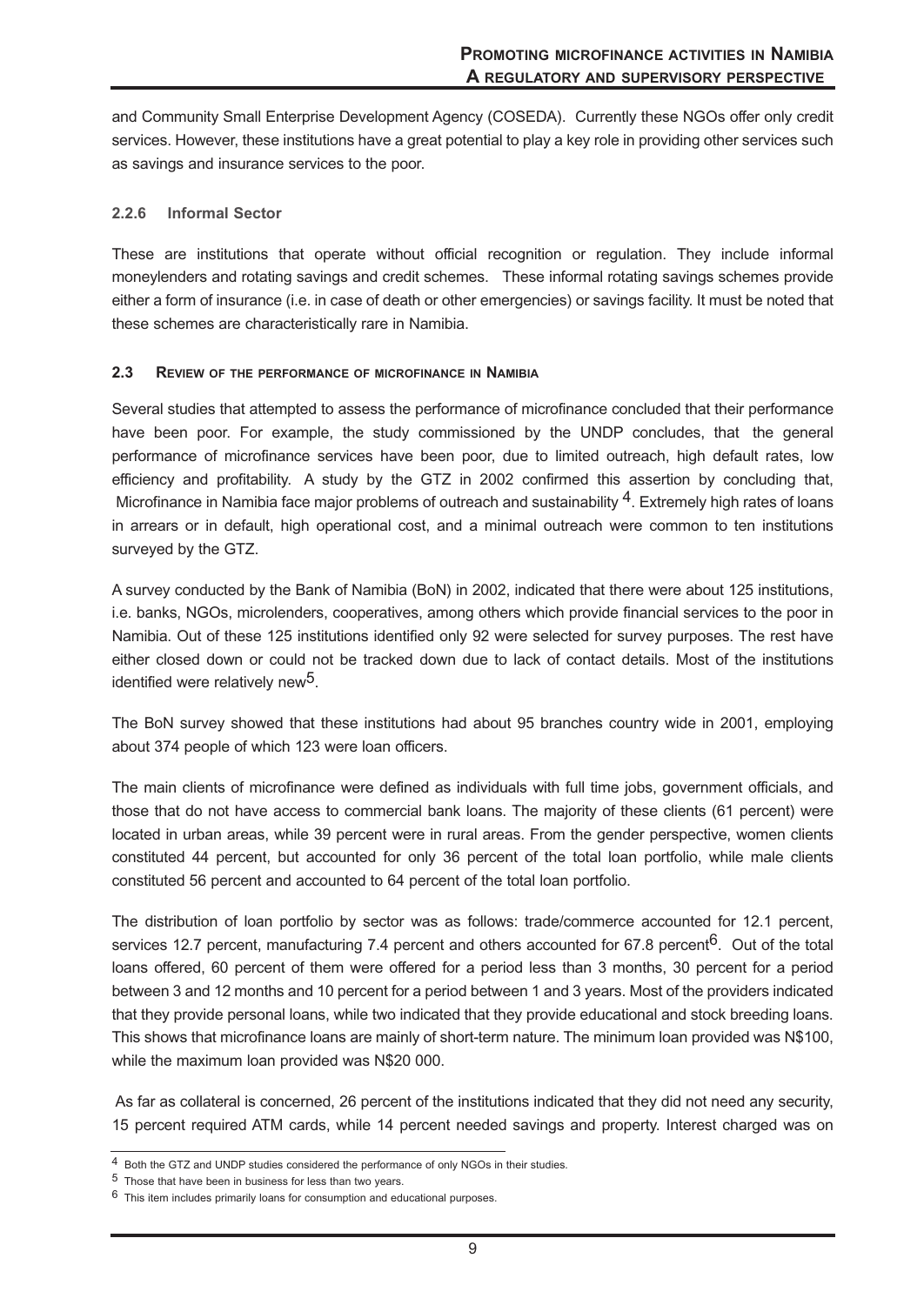average 19 percent monthly, with the lowest at 2 percent and the highest at 35 percent monthly. The report revealed that the total number of outstanding loans amounted to N\$68 thousands. Other statistical information on outstanding loans is shown in the table 2.1 below.

| <b>Description</b>                | <b>N\$ Million</b> |
|-----------------------------------|--------------------|
| Currently outstanding             | 266.1              |
| Due in less than the past 90 days | 100.0              |
| Due in the past 90 to 180 days    | 25.1               |
| Due in the past 180 to 360 days   | 58.3               |
| Total amount outstanding          | 449.5              |

#### **Table 2.1 Total outstanding loans in N\$ Million, 2001**

Source: Bank of Namibia

From table 2.1 above outstanding loans amounted to N\$449.5 million. Out of the total outstanding loans an amount of N\$266.1 million was currently outstanding, N\$100.0 million was due in less than the past 90 days, N\$25.1 million was due in the past 90-180 days, while N\$58.3 million was due in the past 180-360 days. Refinanced loans stood at N\$2.3 million, while provisions made for bad debt during the year totaled N\$30.9 million. A total amount of N\$10.2 million was set aside for write off.

The analysis from the survey reveals that only one institution had a savings product<sup>7</sup>, at an interest rate of 4 percent per month. This institution had 59 accounts with the balance of N\$20 thousand as at the end of 2001. From the data, it was evident that some MFIs broadened the scope of the types of services they offer to clients to include other services such as training, budget and debt planning. Most of the non-financial services are managed separately from the financial services.

The total assets of institutions surveyed declined significantly to N\$185.6 million in 2001 from a level of N\$230.1 million recorded in the previous year. This represents a decline of 19.3 percent. The decline observed over the year was mainly reflected in other short-term assets that declined by 47 percent in 2001 from N\$16.6 million in 2000 to N\$8.8 million in 2001. This decline was recorded even in the midst of slow down of loan loss provision (the reserves set aside for loan losses) by 30 percent in 2001. On the other hand, total liabilities of MFIs surveyed increased slightly from N\$23.2 million in 2000 to N\$23.5 million at the end of 2001.

The slowdown in total liabilities could be attributed to the decline of 56.7 percent in loans obtained by these institutions from their head-offices. However, loans from commercial banks declined significantly from N\$1 052 million in 2000 to N\$181 million in 2001<sup>8</sup>. The total capital declined by 6.4 percent to N\$42.2 million in 2001 following a recorded level of N\$45.1 million in 2000. The decline was mostly due to negative retained earnings that were recorded since 2000. The income statement recorded a net profit of N\$3.4 million in 2001

<sup>7</sup> There are approximately 15 SACCOs with a savings product, but it seems only one indicated this in the survey.

<sup>8</sup> In 2000 loans to institutions proving microfinance would represent 8.7 percent of the total assets of commercial banks and 12.1 percent of total credit extended to the private sector by these institutions. These ratios declined sharply to 1.4 percent and 1.8 percent in 2001, respectively. In relation to total capital of commercial banks loans to these institutions declined substantially to 11.8 percent in 2001 from 81.5 percent in 2000. This compares to an exposure limit of 30 percent in relation to total capital of a single bank as determined by the bank of Namibia.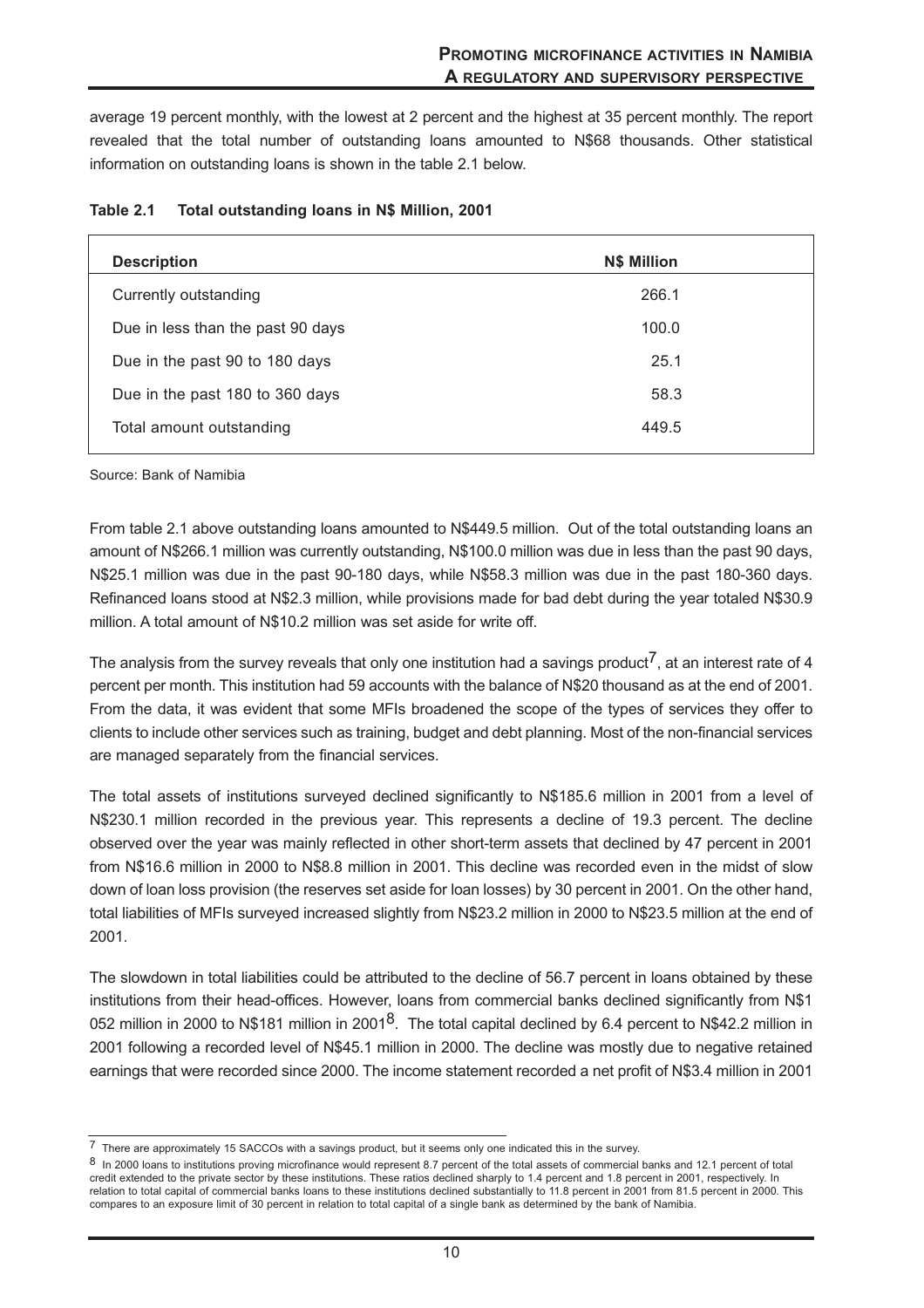as compared with a net loss of N\$4.6 million in the previous year. Responsible for the net profit in 2001 was the increase of 29.3 percent in interest income from N\$19.1 million in 2000 to N\$24.7 million in 2001. It is worth mentioning that the profit recorded in 2001 is mainly attributed to the micro lenders and banks, as the NGOs recorded substantial losses during the same period. Table 2.2 shows that most MFI- NGOs portfolios are at risk of default. For example the default is more than 50 percent in the case of the CD, while for COSEDA and Lisikamena this figure is at 100 percent. NHAG-SDFN and OHA on the other hand had lowest default rates of 30 percent and 10 percent respectively.

|                      | 2001 (portfolio at risk/default ratio) |
|----------------------|----------------------------------------|
| <b>CD</b>            | >50%                                   |
| <b>COSEDA</b>        | 100 %                                  |
| Lisikamena           | 100 %                                  |
| NHAG-SDFN            | 30 %                                   |
| <b>NNAWIB</b>        | 77 %                                   |
| <b>MCU</b>           | 57 %                                   |
| SCAs founded by RISE | >70 % (North), 56 % (South)            |
| <b>OHA</b>           | 10 %                                   |
| <b>ASDSE</b>         | 56 %                                   |

## **Table 2.2 Portfolio at Risk for NGOs9 in percentage terms**

Source: GTZ, 2002

<sup>&</sup>lt;sup>9</sup> There is a possibility that these default risks might have changed over time for better in other instances.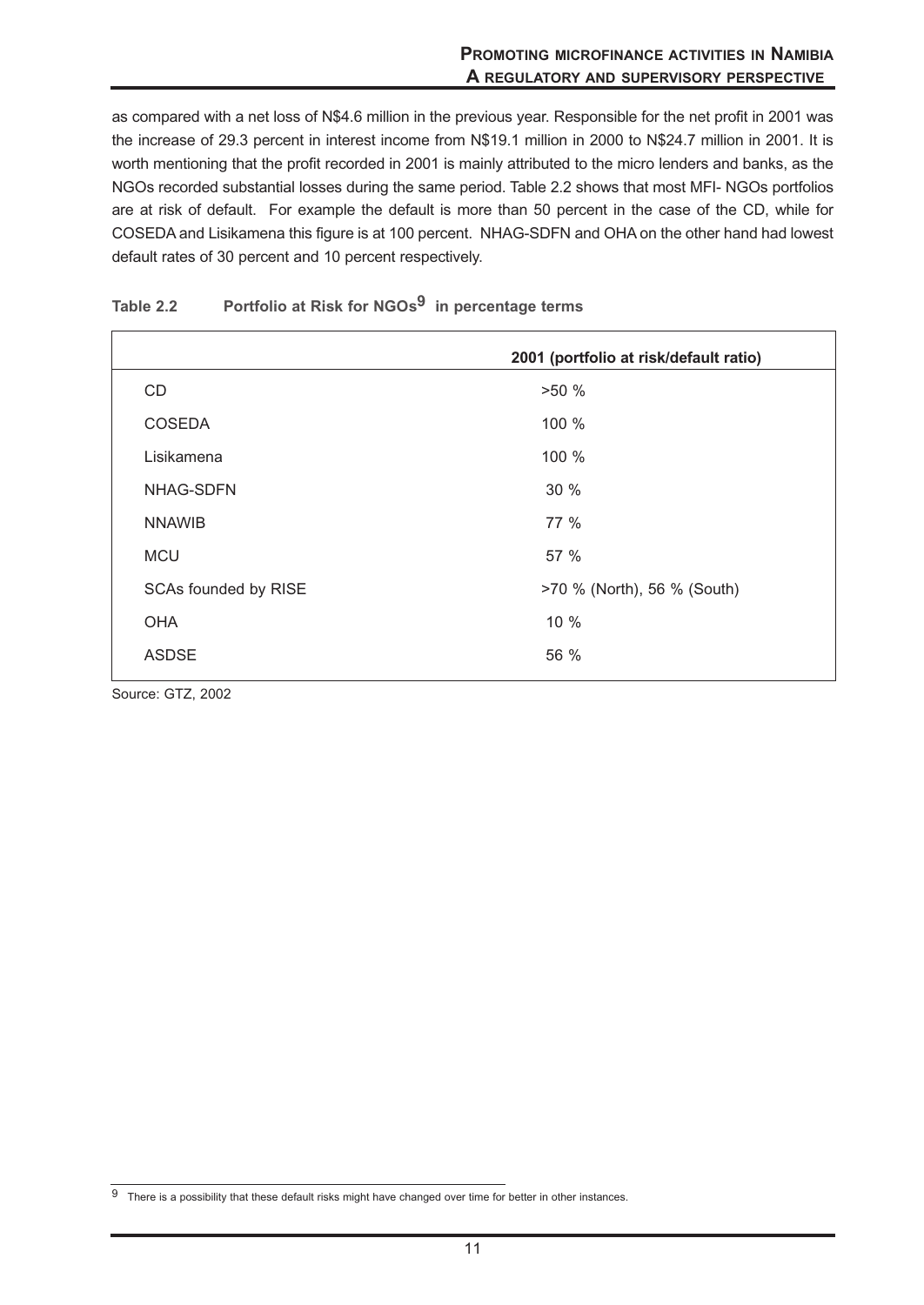## **3. THE ROLE OF REGULATION AND SUPERVISION IN PROMOTING MICROFINANCE**

This chapter survey the literature with aim of identifying the role that the legal and regulatory framework has on the performance of microfinance activities offered by various institutions. The chapter also sheds light on who should regulate these activities. The regulatory framework should address the following issues: the need to regulate the MFI activities; different types of regulations; what to regulate institutions or activities; the regulators of the microfinance operations and finally promoting microfinance by allowing deposit taking.

#### **3.1 THE NEED TO REGULATE MICROFINANCE ACTIVITIES**

The theoretical argument on the need to regulate the microfinance services is firstly based on the need to protect depositors. This is to ensure that savers have confidence in the financial institutions to entrust them with their savings. Secondly, regulation ensures that financial institutions are sound with enough capital and earnings to cover risks of intermediation and make them sustainable in order to alleviate poverty. Thirdly, regulation will protect consumers from abusive<sup>10</sup> lending and collection practices. There is a need to establish appropriate legal framework microfinance, since their activities are lesser than the formal banking institution.

#### **3.2 DIFFERENT TYPES OF REGULATIONS**

There are two approaches to regulation of microfinance operations. These are non prudential and prudential regulation. Non prudential regulation include issues such as enabling the formation and operation of a microfinance institution, protecting consumers, preventing fraud and financial crimes, setting up credit information services, policies with respect to interest rate, limitations on foreign ownership, management, sources of capital, tax and accounting issues and transformations from one institution to another. Prudential regulation refers to measures aimed at protecting the country s financial system by preventing failure of one institution from leading to failure of others, such as capital-adequacy requirements, rules for loan-loss provisioning etc, and to protect depositors who are not well positioned to monitor the financial soundness of the institutions.

#### **3.3 THE FOCUS OF REGULATION**

Regulation which is based on a particular institution that provides microfinance may hamper innovation and competition, as well as impede the integration of microfinance into the broader financial sector. These considerations lead some in the field to argue that policy makers should focus on regulating microfinance as an activity, regardless of the type of financial institution carrying it out. However, others argue that there is a need for regulatory adjustments, which will have to do with the type of institution rather than the activity itself. For instance, microfinance presents a much lower risk profile when it is a small part of the portfolio of a commercial bank compared to microfinance that constitutes the majority of a specialised MFIs assets.

Therefore, it can be argued that the two institutions ought to be subjected to different types of regulations. Institutions that offer only lending activities do not pose any threat to the general public s money being lost and should be subjected to only non prudential regulation. Prudential regulation could be applied to institutions that offer both lending and savings to protect the customers. MFIs are classified as per the table below.

<sup>10</sup> Higher interest rates than permissible in Usury Laws and shocking loan collection methods.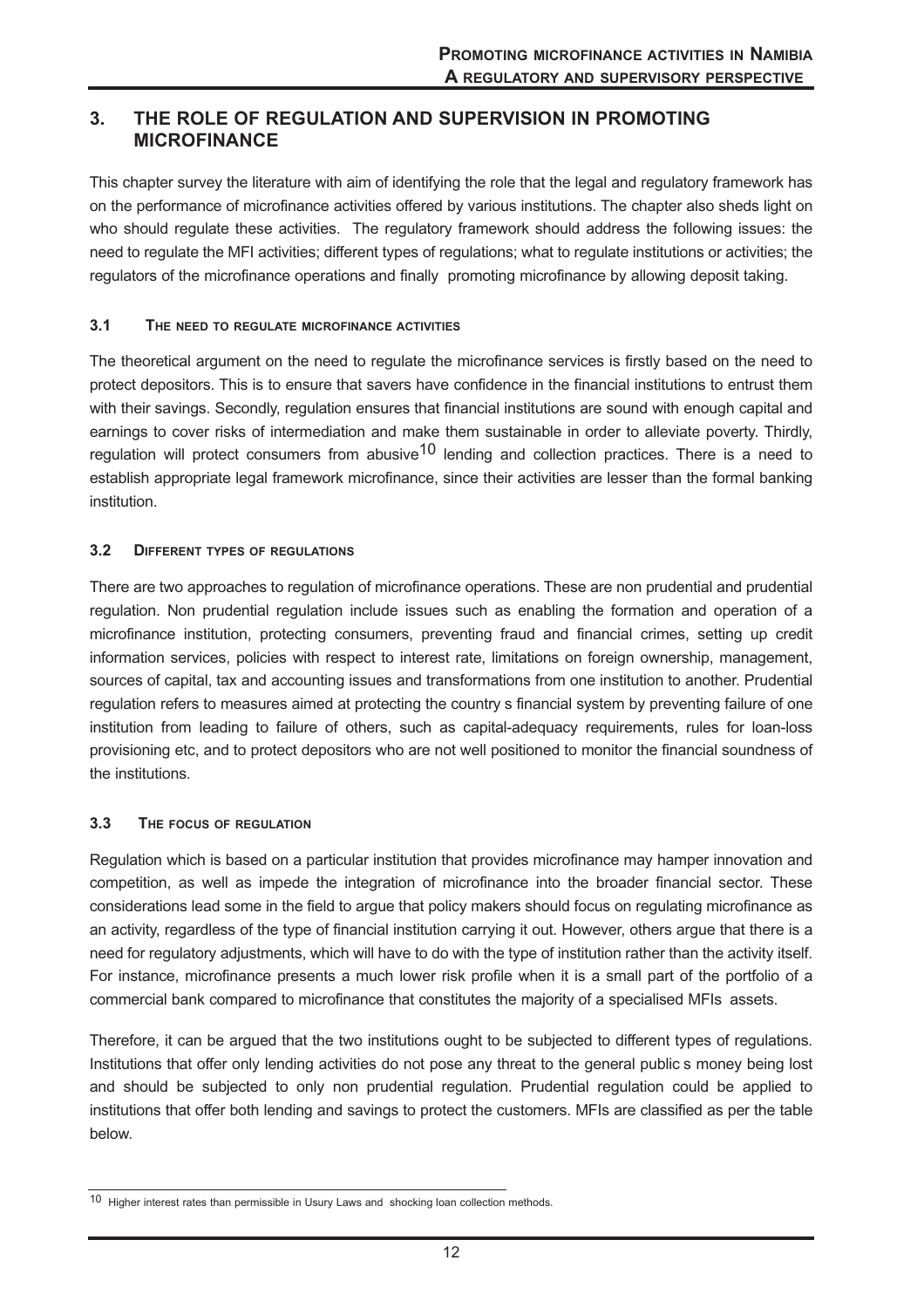| <b>MFI</b> type                                  | <b>Activity that</b><br>determines regulation                                                                                               | <b>Proposed</b><br>regulation                                                                                                                      | <b>Agency</b>                               |
|--------------------------------------------------|---------------------------------------------------------------------------------------------------------------------------------------------|----------------------------------------------------------------------------------------------------------------------------------------------------|---------------------------------------------|
| Basic non-profit                                 | NGOMaking loans not in<br>excess of grants received                                                                                         | None voluntary<br>registration with the<br>regulatory organisation                                                                                 | None, or Self<br>regulation<br>organisation |
| Non-profit NGO<br>with limited<br>deposit-taking | Taking minor deposits,<br>e.g. forced savings                                                                                               | None. Exemption or<br>exclusion from the<br>provisions of the<br>banking law.<br>Compulsory registration<br>with a self<br>regulatory organisation | Self-regulatory<br>organisation             |
| NGO transformed<br>into an MFI                   | Issuing instruments to<br>generate funds through<br>wholesale deposit<br>substitutes                                                        | Registration as a<br>corporate legal entity                                                                                                        | Companies registry<br>agency                |
| Credit union, savings<br>& credit co-operative   | Taking deposit from<br>member clients.                                                                                                      | Registration with<br>co operative authority                                                                                                        | Cooperative<br>authority                    |
| <b>Specialised Bank</b><br>or Finance company    | Taking deposits from<br>general public beyond<br>minor deposits exemption<br>in banking law.<br>Operation not on<br>scale of licensed banks | Registration &<br>licensing by Bank<br>supervisory authority                                                                                       | Bank supervisory<br>authority               |
| Licensed mutual<br>ownership or<br>equity Bank   | Non restricted deposit<br>taking activities                                                                                                 | Registration & full<br>licensing by Bank<br><b>Supervisory Authority</b>                                                                           | <b>Bank Supervisory</b><br>Authority        |

## **Table 3.1 Regulatory thresholds of microfinance activities.**

Source : World Bank, 1998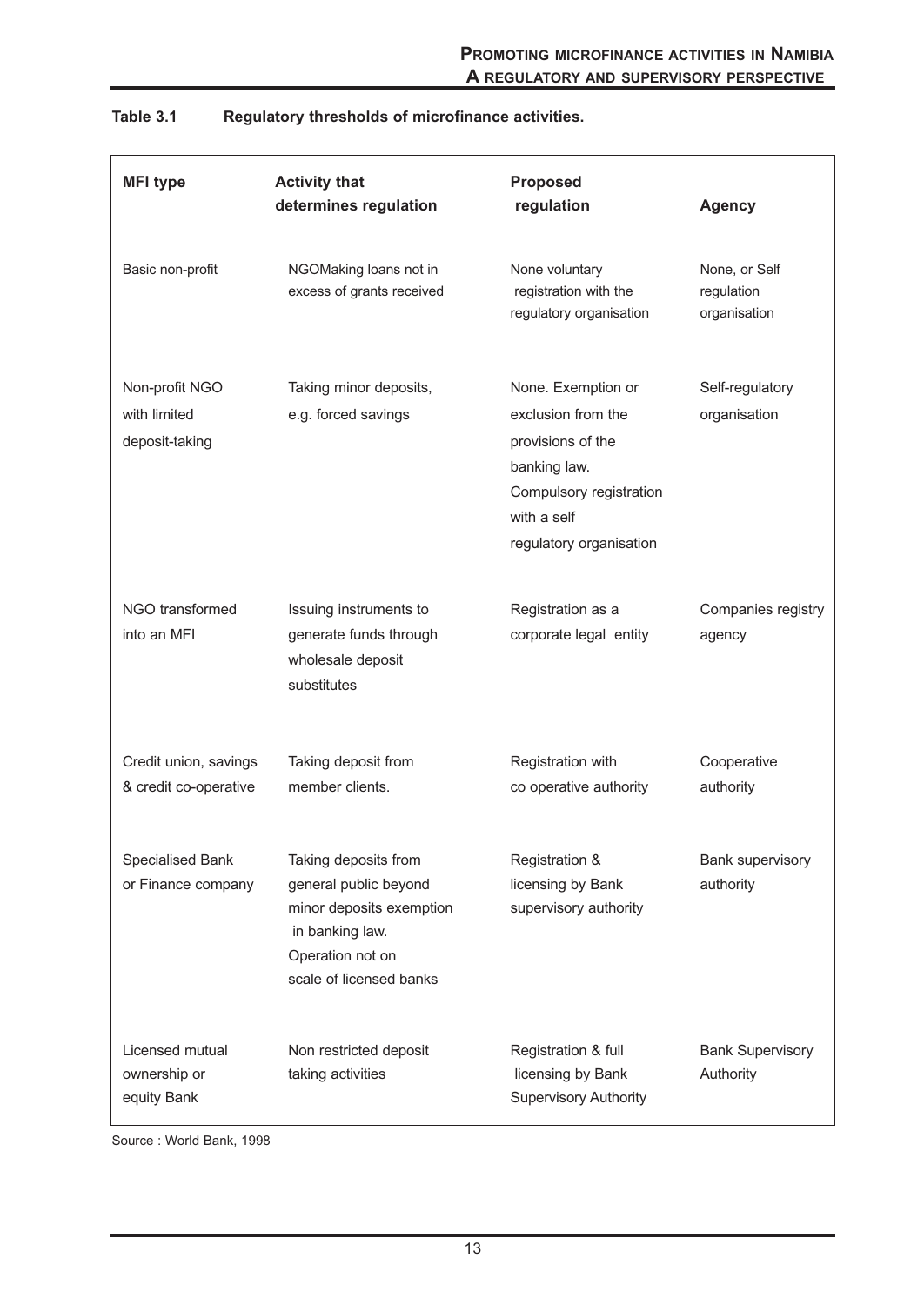#### **3.4 PROMOTING THE DEVELOPMENT OF MICROFINANCE THROUGH DEPOSIT TAKING**

It has been established that the NGOs that provide microfinance services in Namibia are not allowed to mobilise deposits<sup>11</sup>. These institutions could be transformed into MFIs and allowed to mobilise deposits. Deposit taking might be important for the institutions to grow and be sustainable in the state of declining donor funding. Further deposit taking would broaden the scope of services offered by the NGOs. For deposit taking to be allowed, necessary safeguards must be put in place. These could include acquiring adequate capital to protect the client funds, which may necessitate external regulation and supervision.

<sup>11</sup> Deposit taking in this regard refers to forced savings or limited compulsory savings from members.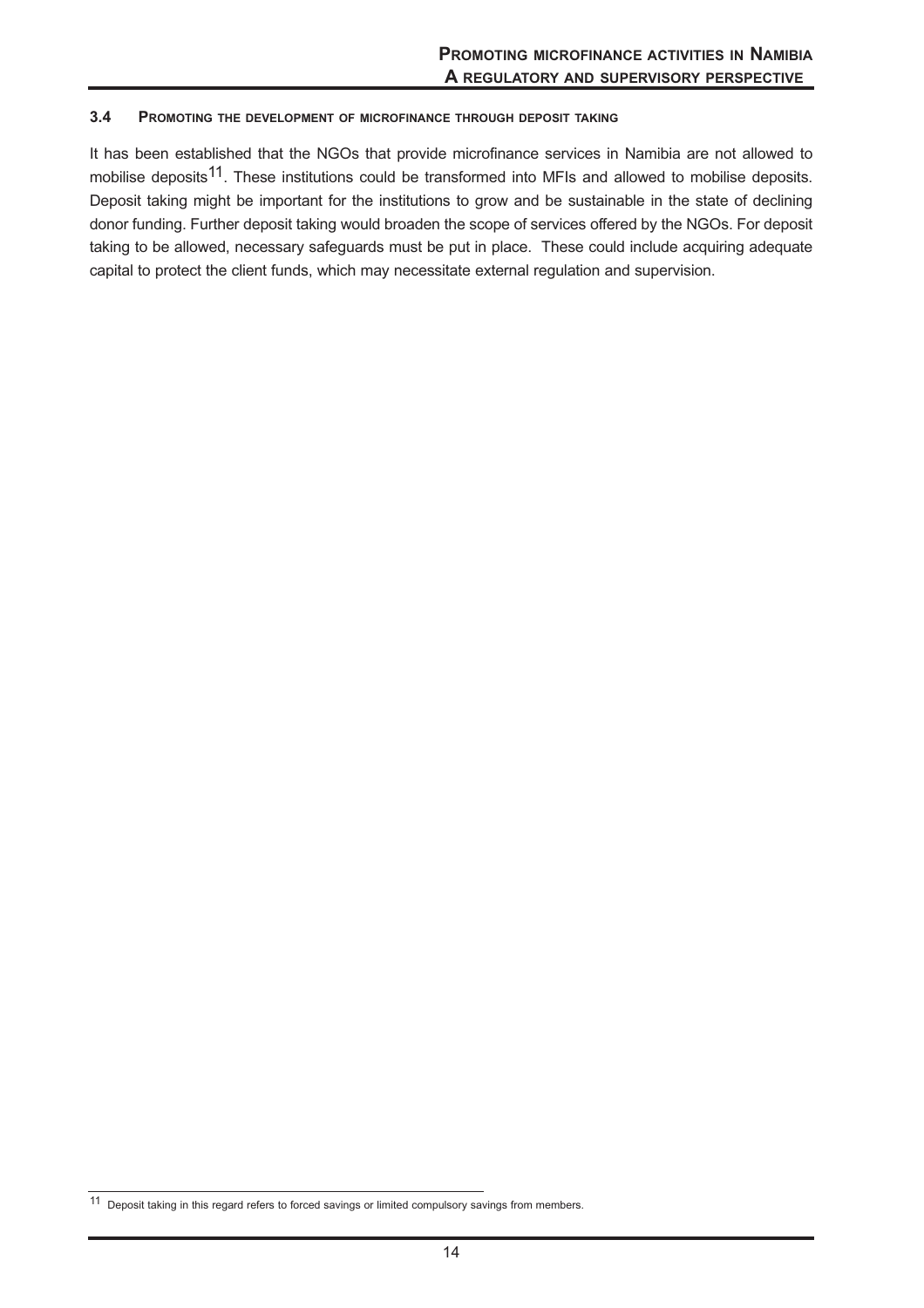## **4. REVIEW OF THE REGULATORY AND SUPERVISORY FRAMEWORK FOR MICROFINANCE IN NAMIBIA**

This chapter identifies the weaknesses contained in the legal instruments that regulate microfinance services. There are a number of institutions that provide microfinance services in Namibia. For this reason the study have resorted to examine the different acts that govern these institutions in order to evaluate whether there are any impediments in these laws to the development of the microfinance sector. The charter for good practice in microfinance forms the bases of a legal framework for microfinance in Namibia. In the absence of a specific law that regulates microfinance, these services are regulated by the following legislations, the Banking Institutions Act, the Usury Act, the Agricultural Bank Act, the Cooperative Act, the NDC Act, Post and Telecommunications Act. Those institutions that fall outside the ambit of these laws are registered as non-governmental organisations (NGOs). The charter and these acts are briefly examined below.

#### **4.1 THE CHARTER FOR GOOD PRACTICE IN MICROFINANCE**

The charter for good practice in microfinance in Namibia was signed by the Ministers of Trade and Industry, Agriculture, Water and Rural Development, the Director General of the National Planning Commission and the Governor of the Bank of Namibia. These institutions have committed themselves to develop microfinance activities in Namibia. Some of the issues outlined in the charter are as follows:

- To address the plight of people who do not have conventional collateral.
- To use a bottom up approach so that the beneficiaries become the owners and managers of the MFIs.
- To use a community based approach for the provision of microfinance.

• To provide loans according to borrower reliability and not according to loan use for consumption or as investment in production.

• To use social pressure (peer pressure as a means to enforce repayment since legal action is not viable). This should be done by ensuring the maximum participation of members through ownership and savings, which should be attractive, safe and compulsory.

• Self-help organizations shall be addressed. These self—help organizations should be formed voluntarily and take responsibility for their development.

• To separate responsibility for financial and non-financial services in order to secure and sustain activities. The costs of financial services shall be full covered by the interest income.

The weakness inherent in the charter is that it only seems to encourage the formation of self-help organisation (SHO), but does not prescribe who should regulate and supervise these SHOs. In addition, the charter is not an Act, thus, there is no specific institution which is responsible for its implementation.

#### **4.2 BANKING INSTITUTIONS ACT, NO. 2 OF 1998**

The foundation of modern commercial banking regulation in Namibia is found in the Banking Institutions Act. The preamble of this Act provides the legal framework for the conduct of banking business in Namibia, based on international best practices, and comprises the principal types of regulatory measures for the establishment of a sound financial system. Part III of the Act provides a minimum capital requirement of N\$10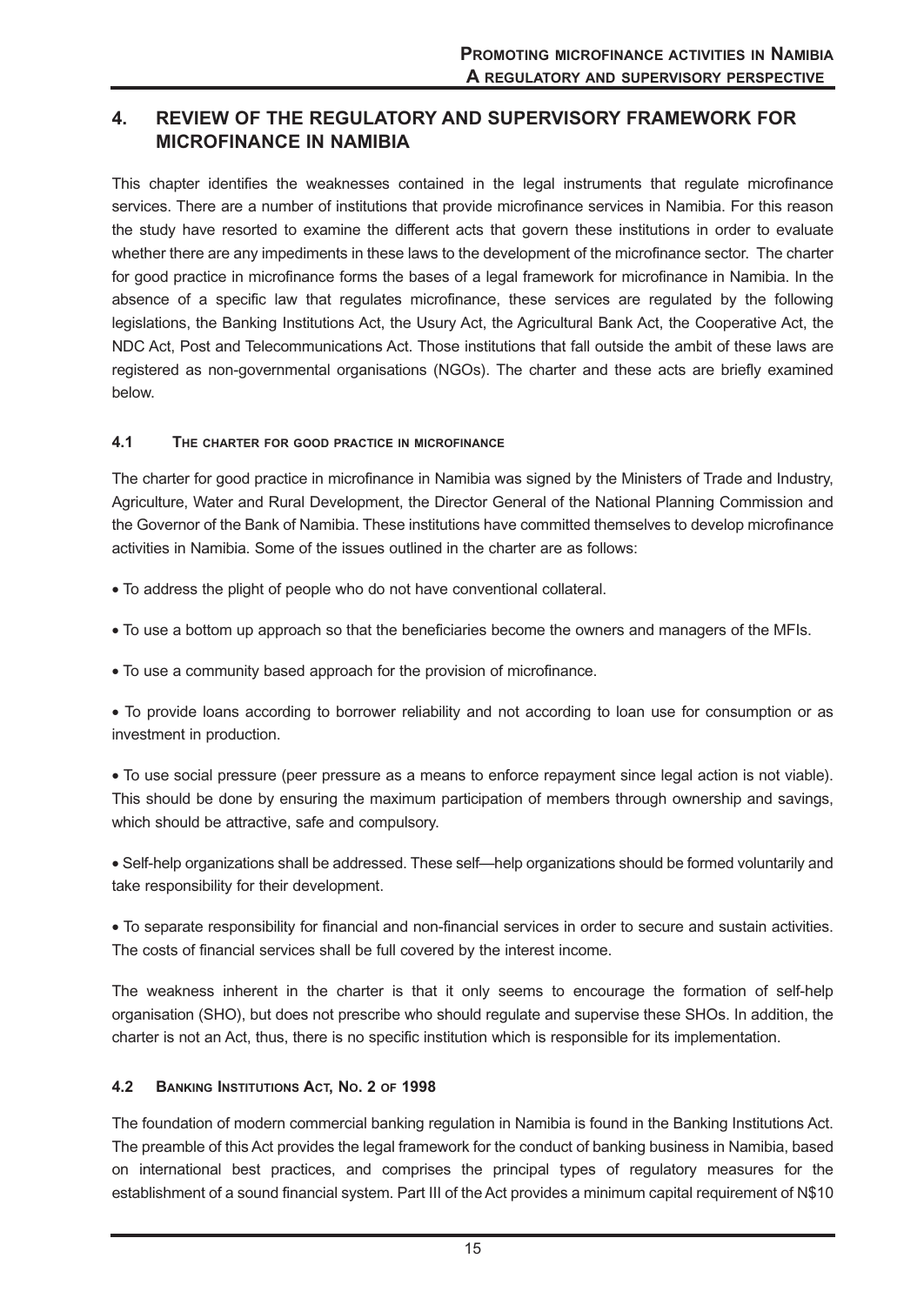million for one to register as a bank. This minimum capital requirement of N\$10 million is considered to be big for the establishment of institutions such as depository MFIs and community rural banks. The main weakness of this Act with regard to microfinance is the minimum capital requirement of N\$10 million which is very high for the establishment of a microfinance institution.

#### **4.3 USURY ACT, NO. 73 OF 1968**

Section 2 (1)(a) of this Act empowers the Minister of Finance to direct the Registrar of Financial Institutions to limit interest rates that may be charged on micro loans. This Act provides for the advancement of micro loans. The Act defines the micro loan as a loan of less than N\$20,000. In addition, the Act set a limit of 30 percent interest per annum to be charged on loans less than N\$10,000 and for loans above N\$10,000 this cap is set at 27 percent per annum. It should be noted that this Act is being revised. The act does not allow micro lenders to mobilise deposits. These microlenders fall within the ambit of the Namibia Financial Institutions Supervisory Authority (NAMFISA) that monitors compliance to the Usury Act.

#### **4.4 AGRICULTURAL BANK ACT, NO.13 OF 1944**

This Act is limited to consolidating legislation relating to the Agricultural Bank of Namibia. The Agricultural Bank is parastatal established to lend money to commercial and communal farmers in Namibia. The Act also provides for lending and guarantees to agencies and societies that support the agricultural industry. The narrow focus of the Act on one sector makes it difficult for potential borrowers in other sectors to make use of these facilities.

#### **4.5 NAMIBIA DEVELOPMENT ACT, NO. 18 OF 1993**

This legislation is limited to the establishment of the Namibia Development Corporation (NDC). NDC is government owned institution created to develop and support the Namibian economy through the provision of appropriate financial resources. Sections 18 and 19 of the Act place no restrictions on NDC s lending policy and it can offer financial assistance to micro borrowers. The Act provides for NDC s exemption from paying taxation, duties and fees.

#### **4.6 POST AND TELECOM ACT, NO. 19 OF 1992**

The Act provides for the establishment of the Post Office Savings Bank. It also provides for the control of the Post Office Savings Bank, which is wholly owned by government. The Act allows the Post Office Savings Bank to mobilise deposits, but prohibit it from lending money to borrowers including micro borrowers.

#### **4.7 CO-OPERATIVE ACT OF 1996**

The Co-operative Act of 1996, gives the regulatory powers over savings and credit co-operatives (SACCOs) to the Division of Co-operative Development (DCD) in the Ministry of Agriculture, Water and Rural Development. SACCOs are allowed to take deposits from and give credit to members only. The DCD is a regulatory authority for SACCOs.

#### **4.8 NON-GOVERNMENTAL ORGANISATIONS**

There are no specific laws that regulate the operations of NGOs in Namibia. NGOs are licensed and are able to provide various services such as credit. However, these NGOs are prohibited from mobilising savings. As a result of lack of an appropriate legal framework, their internal controls tend to be weak.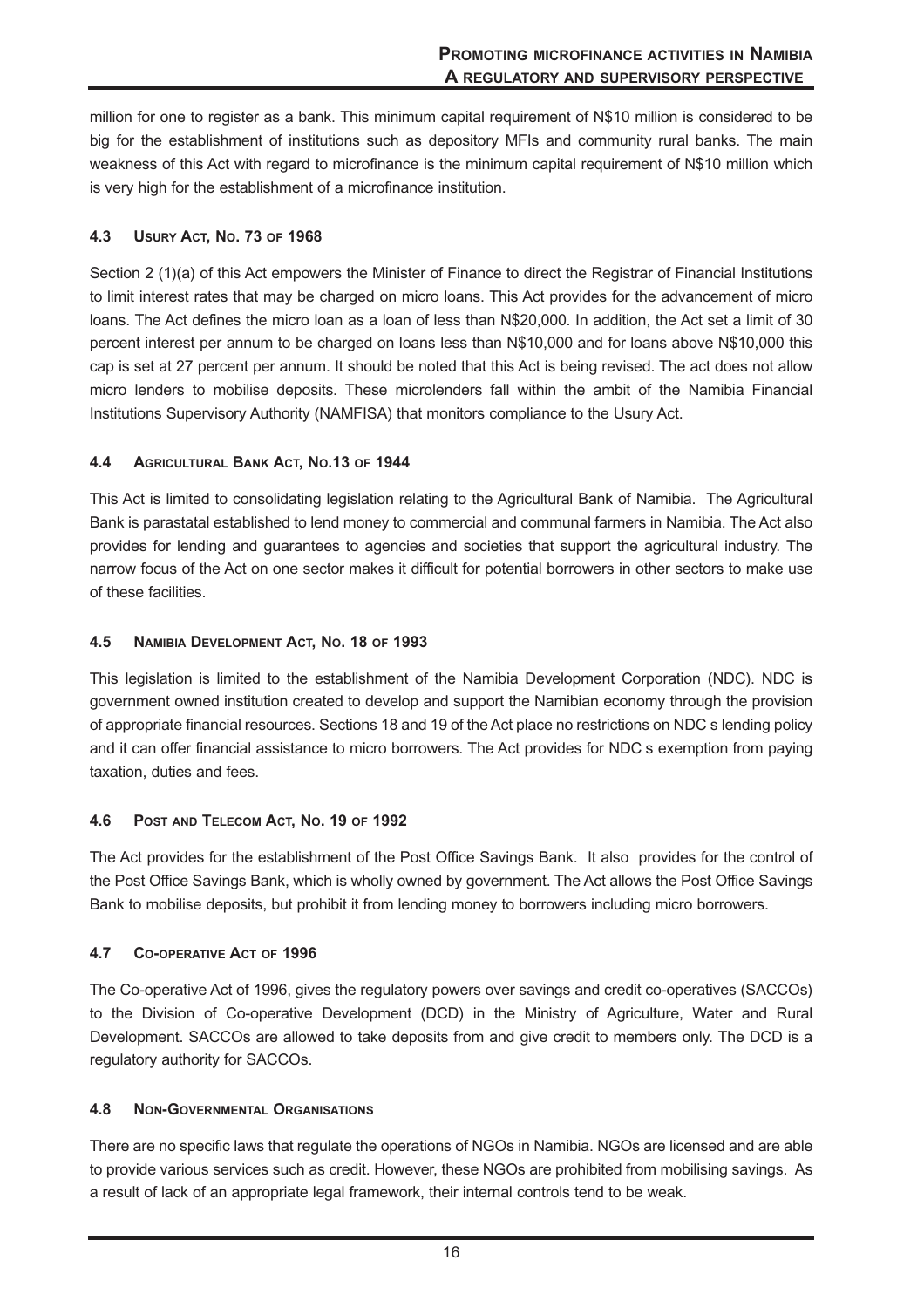| <b>ACT</b>                             | <b>WEAKNESS</b>                                                                             |
|----------------------------------------|---------------------------------------------------------------------------------------------|
| Banking Institutions Act, No.2 of 1998 | The minimum capital requirement of N\$10<br>million is high for micro finance institutions. |
| Usury Act, No.73 of 1968               | None                                                                                        |
| AgriBank Act, No.13 of 1944            | Its provisions are specific to the agricultural<br>sector.                                  |
| NDC Act, no.18 of 1993                 | None                                                                                        |
| Post and Telecomm Act, No.19 of 1992   | Prohibits the Saving Bank from lending to<br>borrowers.                                     |
| Co-operative Act, of 1996              | The scope of the Act is limited to cooperatives                                             |

## **Table 4.1 Weaknesses of the legislations in terms of microfinance service**

Source: own analysis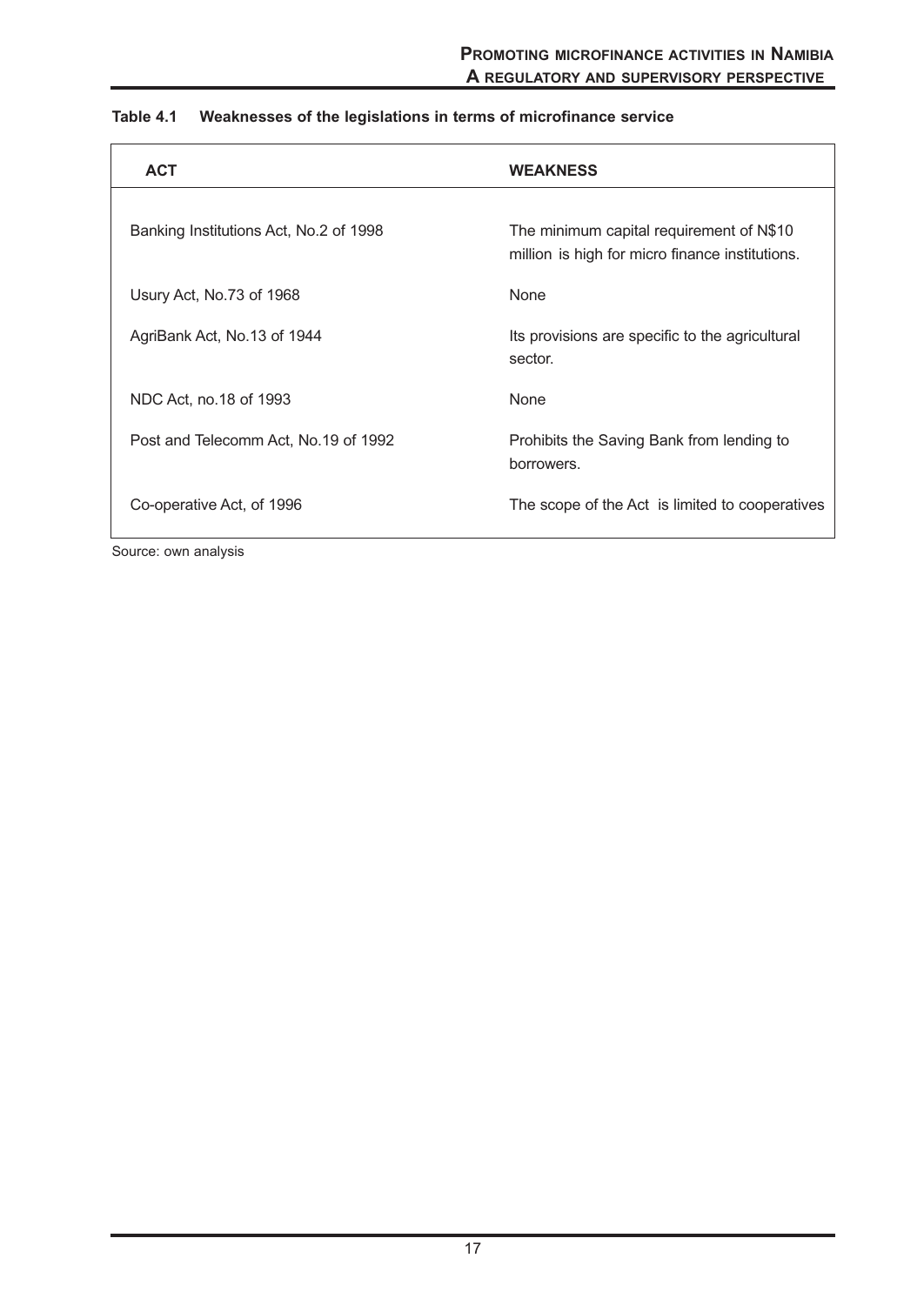## **5. SUGGESTIONS ON TO HOW TO REGULATE MICROFINANCE IN NAMIBIA**

There is a consensus that in regulating microfinance the prime focus should be on the activity. Therefore, this section would attempts to suggest ways on how to regulate microfinance services in Namibia.

1. There are three main types of NGOs which provide microfinance services; NGO-MFIs that take savings of members, NGO-MFIs that mobilise wholesale deposits, and finally the NGOs that offer only credit services. These are briefly discussed below.

a) *NGOs that offer microfinance such as the CD, CISP, COSEDA, NNAWIB, SDFN* offers only credit services. The source of their funding is grants or own capital. The failures of these institutions do not pose a risk as there are no public deposits involved. It is recommended to form a self regulatory body which will administer non prudential regulation to these institutions. In addition there is a need to create credit bureaus which would record the information of their clients. This database will allow lenders to lower their risks, and allow borrowers to use their good repayment record with one institution as a means to get credit from other institutions.

b) *NGO-MFIs that take members savings* are not yet established in Namibia because the law does not permit NGOs to take deposits. NGOs that offer microfinance in Namibia are in default, their funding is declining. International experience shows that these institutions could sustain their operations if they were allowed to mobilize deposits. Deposit in the case of NGOs can either be forced deposit or wholesale deposit. There are two arguments on the regulation of NGO-MFIs that uses the savings of members. The first is against prudential regulation of such institutions as members will ensure that their money is well kept. The second is in favour of prudential regulation because of problems associated with NGO-MFIs becoming too big, to the extent where members may not be in a better position to supervise the management. In addition there is a tendency for NGO-MFIs to continue collecting deposits even when their operations are no longer solvent. In both cases there is risk that member s funds may be lost. It is from the above background that it is suggested that NGOs that takes the savings of members once established should also be subjected prudential regulation. However it should be cautioned that only those with big asset base should qualify for prudential regulation. These could be regulated by DCD, because their operations are similar to that of financial co operatives. The important aspect about these institutions is that members are the owners of the MFI and has the incentive to pay back the loans and enforce repayments.

c) *NGO-MFIs that mobilise wholesale deposit.* These are not found in Namibia. In some countries, NGOs-MFIs finance their operations by issuing commercial paper in the local securities market. Unlike, deposits from the general public these instruments tend to be bought by large, sophisticated investors. It is argued that buyers of these instruments ought to be able to make their own analysis of the financial soundness of the issuing business. Where the lender is a commercial bank, it should itself already be subject to regulation and therefore does not need further regulation. Therefore, NGO-MFIs that raise funds through these wholesale deposits, once established should not be subjected to prudential regulation. These institutions would need to register as corporate legal entity with the Ministry of Trade and Industry. It should be cautioned that in a developing country such as Namibia it may be difficult for an MFI to raise commercial papers.

#### **2. Savings & Credit Co-operatives**

SACCOs are currently registered by the division of cooperative development (DCD). However the DCD does not have capacity to prudentially regulate these cooperatives. SACCOs fund most of their operations mainly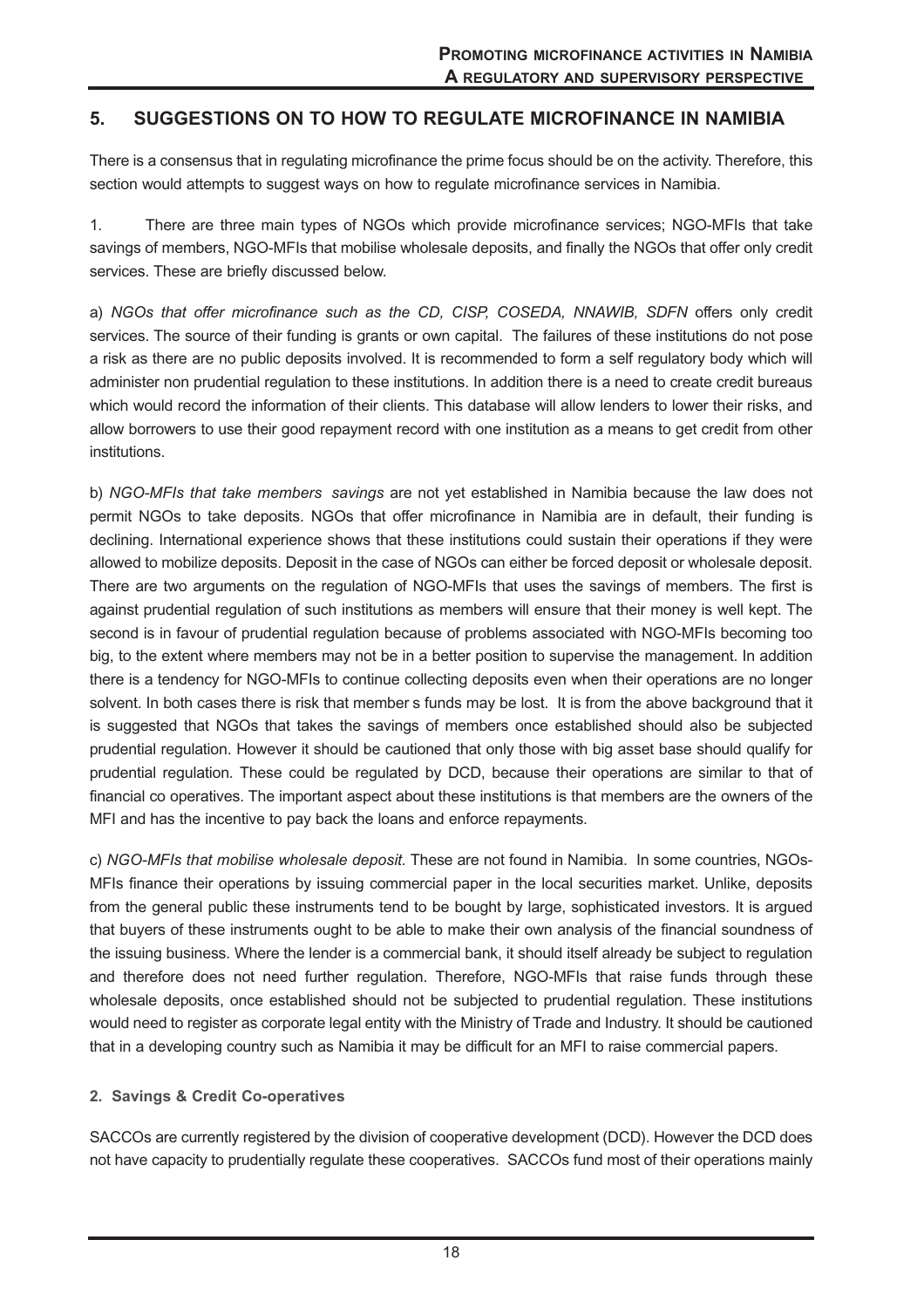from the savings of members. Thus the problems highlighted in case NGO-MFIs that mobilise the savings of members may apply to SACCOs. Therefore SACCOs with big asset base could be subjected to prudential regulation by the DCD.

#### **3. Specialized Banks**

There are no specialised banks that give credit and mobilise deposits from the general public but operate on a scale which is lower than a commercial bank in Namibia. The international approach is to create a second tier regulation within the Banking Institutions Act to accommodate these institutions. These institutions could then be prudentially regulated by the central bank.

#### **4. The Post Office Savings Bank**

The POSB mobilizes deposits from the public but does not lend. The POSB could consider giving credit, however this will imply a risk that public funds could be lost and thus merits prudential regulation of the Central Bank. Issuance of credit will require alterations to the Post and Telecom Act, No.19 of 1992, to reflect the same.

#### **5. Commercial Banks**

Commercial banks that currently offer microfinance services are already prudentially regulated by the Bank of Namibia and therefore do not need further prudential regulation.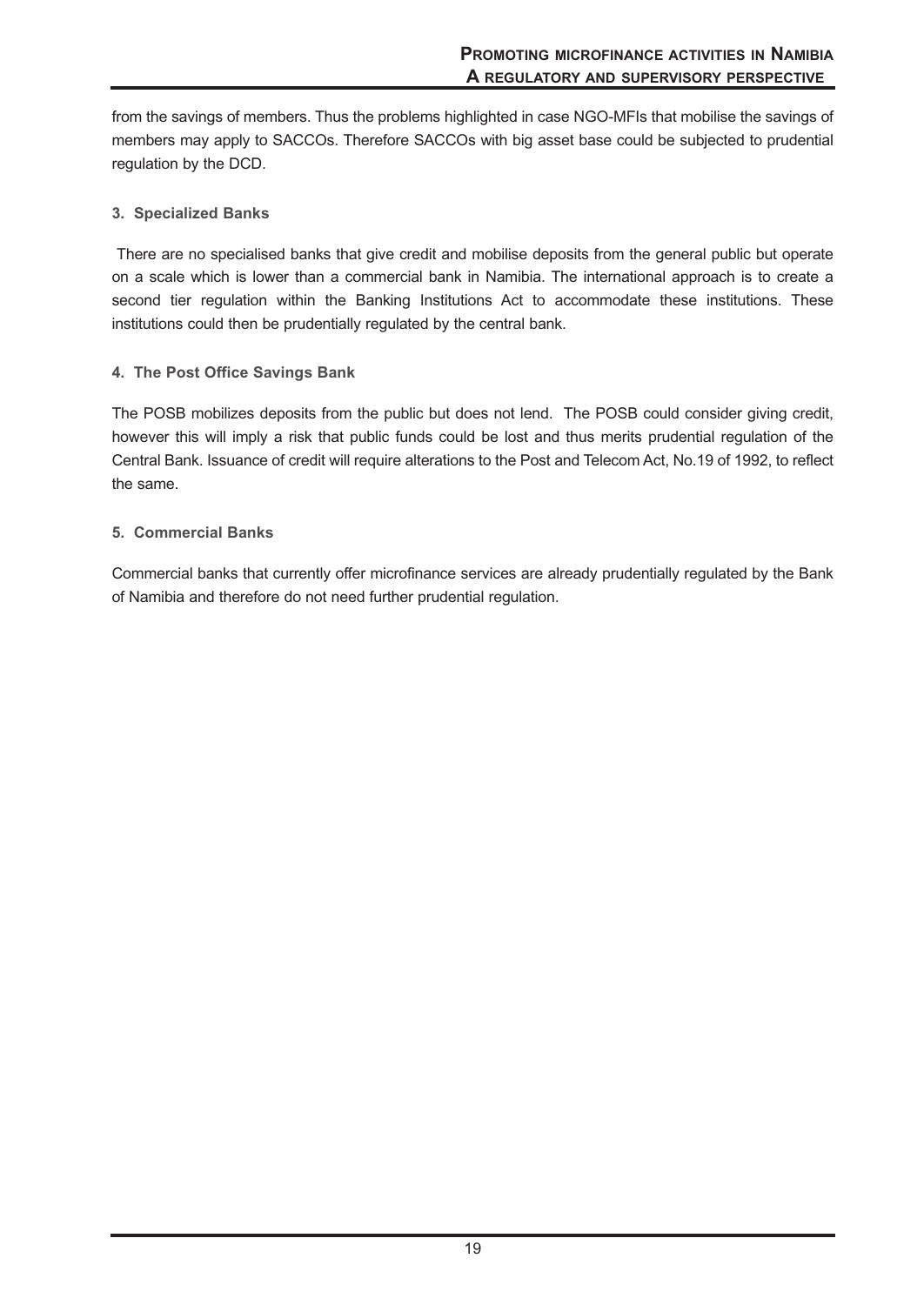## **6. CONCLUSIONS AND RECOMMENDATIONS**

The main objective of this paper is to examine the role of regulation and supervision in promoting microfinance and more specifically to suggest measures that are aimed at sustaining these operations. The understanding is that once sustainable microfinance will improve the access of the poor to financial services. The study firstly looked at the need for microfinance in Namibia and asserts that these institutions are needed to provide financial services to the rural people and the poor who have no access to the formal banking institutions. There are a number of institutions that provide microfinance service in Namibia such as commercial banks, non-bank financial institutions, public financial corporations, savings and credit co operatives, NGOs and the informal sector.

The survey conducted by the Bank of Namibia in 2002, found that in 2001 institutions involved in microfinance registered a profit. However, a closer scrutiny of the same results shows that NGOs in particular were in default. The study also found that there is no specific act on microfinance in Namibia. Microfinance services are provided for in the charter for good practice in microfinance and other different legislations such as the Banking Institutions Act, Usury Act, Agricultural Bank Act, Namibia Development Act, Post and Telecommunication Act and the Cooperatives Act.

It is noted that the charter for good practice in microfinance is not an Act and therefore cannot be enforced. It does not provide for the supervision of depository MFIs. Furthermore, there tend to be a weak coordination between the technical committee and the inter-ministerial steering committee on implementation of the charter. It is noted from the Banking Institutions Act that the minimum capital requirement of N\$10 million is high for establishing a depository microfinance institution. In addition, it is found that the Post Office Savings Bank is prohibited from advancing micro credit.

The paper also found that regulation is needed to protect customers from abusive lending and collection practices. This ensures that these institutions are sound with enough capital and earnings to cover risks of intermediation and sustainability, as well as to protect the deposits of the public. There are two main types of regulations, namely, the non prudential and prudential regulation. It is further suggested that the type regulation to be applied should be based on the microfinance activity that the institution offer. The study also asserts that the performance of NGOs involved in microfinance could be improved if they were allowed to take deposits

The paper recommends the following regulatory and supervisory changes in order to promote microfinance services in Namibia. NGOs that provide microfinance currently should form an apex body that will subject them to non prudential regulation. Those that give credit and mobilise deposits such as SACCOs and other depository MFIs could be subjected to prudential regulation depending on the size of their asset base and source of funding, so as to avoid unnecessary administrative costs to those with small asset base, who cannot afford the cost of prudential regulation.

MFIs that takes member based deposits once established could be regulated by DCD. The DCD should be encouraged to develop the regulatory capacity for SACCOs and other member based MFIs. The POSB should be encouraged to consider offering credit services. This however, will necessitate prudential regulation of the Central Bank.

Commercial banks that are involved in microfinance are already subjected to prudential regulation by the Bank of Namibia and therefore do not need any further prudential regulation. Specialised banks should be established, and be prudentially regulated by the Bank of Namibia. A study to allow NGOs involved in microfinance to mobilise savings, as well as to evaluate the potential of creating specialised banks in Namibia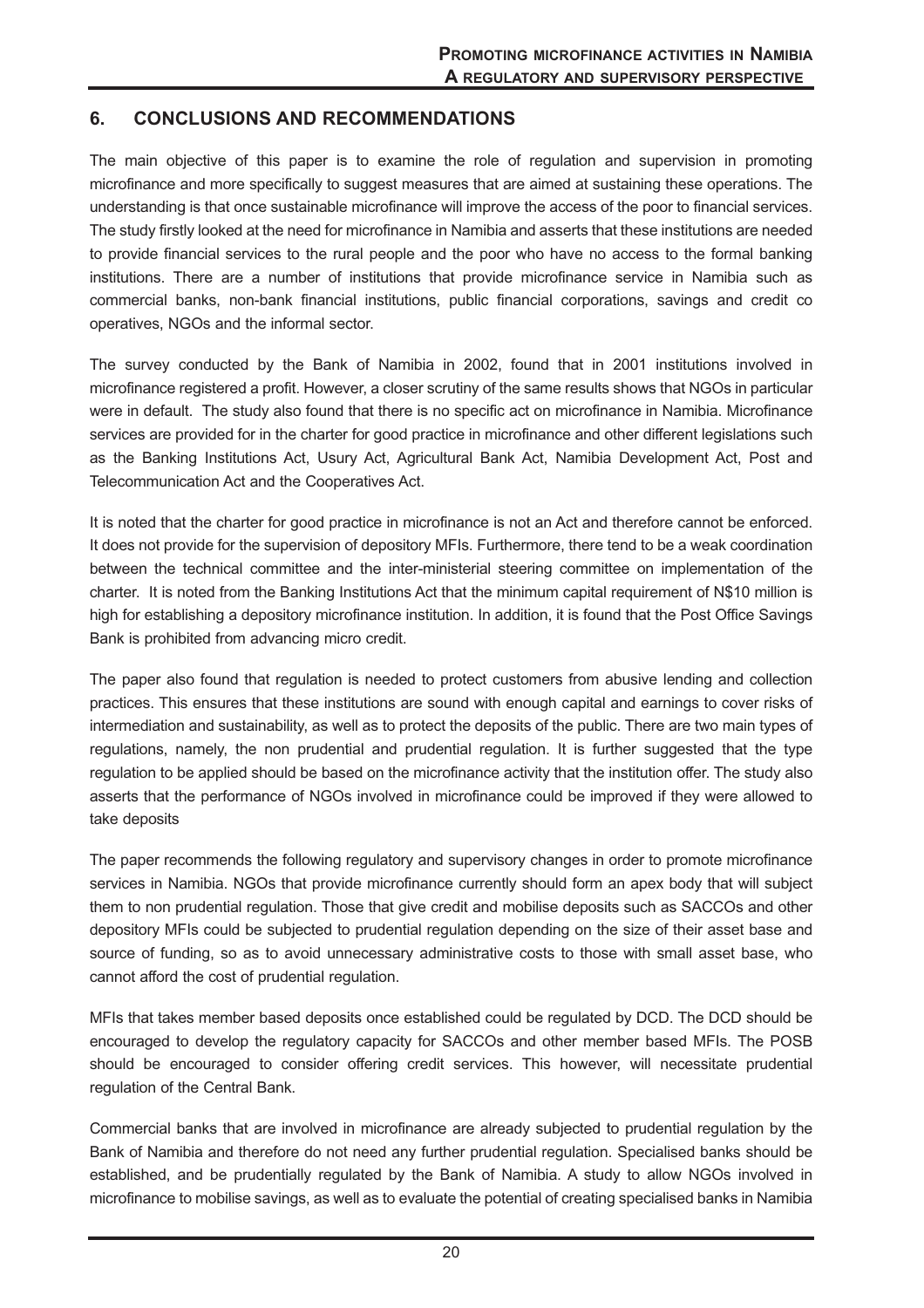should be undertaken.

While there might be a need for separate regulatory framework on microfinance, it should be cautioned that there is need for further research in this area before this can be done. There is a need to improve the coordination between the technical and the inter-ministerial steering committees on microfinance on operational issues of the charter.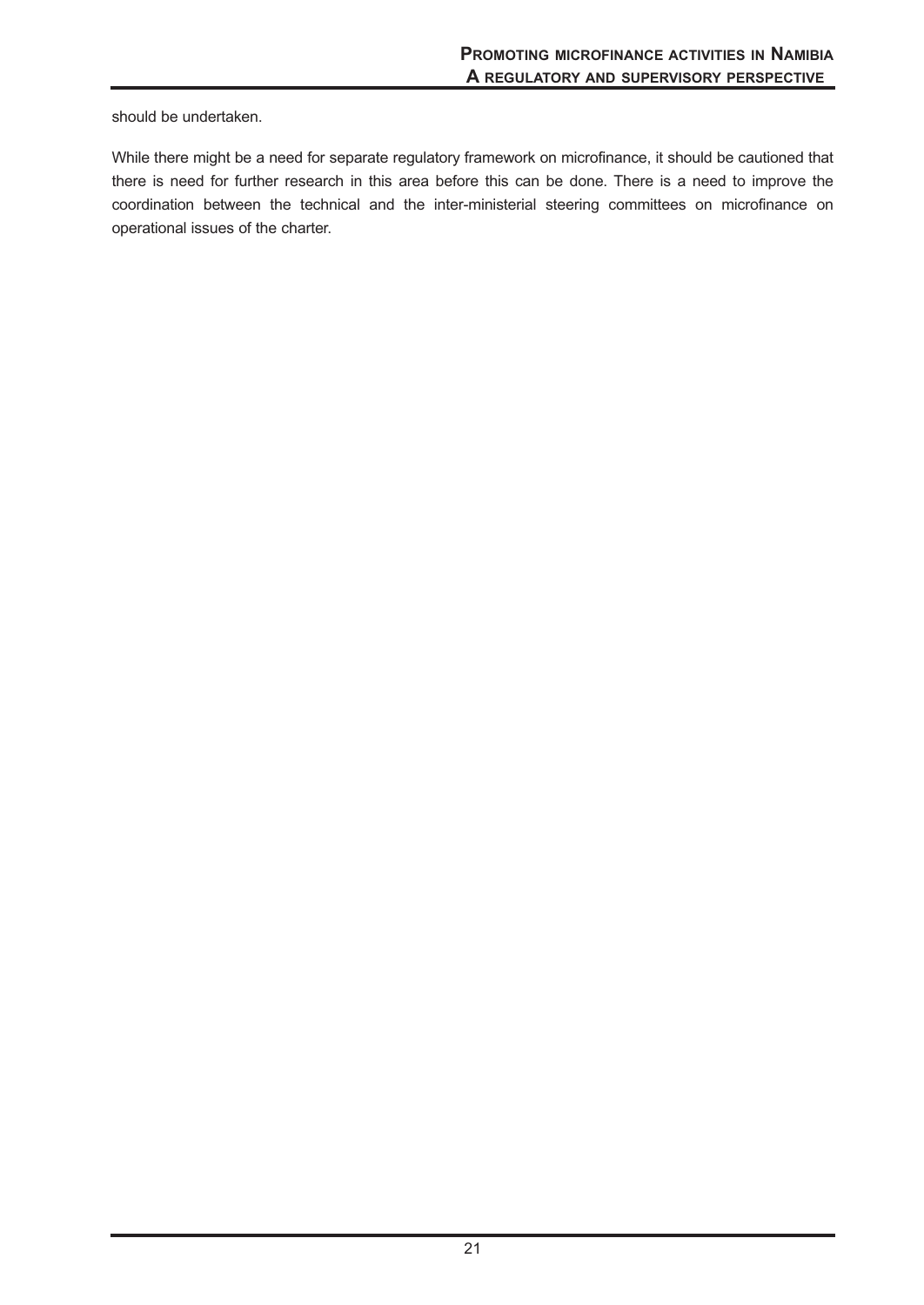## **REFERENCES**

Bank of Namibia (2002) Financial Sector Strategies and Policies.

Bank of Namibia (2002) Report on the Micro-Finance Observatory in Namibia.

Bank of Zambia (2003) The draft micro finance regulation 2003, supporting schedules and explanatory notes.

Betty Wilkinson and Patrick Meagher (2001) Micro Finance Regulatory Council Performance Assessment. IRIS center, University of Maryland

CGAP (2002) Consensus Microfinance Policy Guidance: Regulation and Supervision

GTZ (2002) Micro—Finance in Default- Lessons from Namibia, Study Report on Micro-Finance Service Providers in Namibia. Ministry of Trade and Industry/German Agency for Technical Co-operation Project Small-Scale Enterprise (SME) Sector Promotion

GTZ (2003) GTZ Microfinance Operations

GTZ (2003) Regulatory Requirements for Microfinance, A comparison of legal frameworks in 11 countries worldwide

Hannig Alfred and Katimbo-Mugwanya Edward (2000) How to regulate and supervise microfinance? Key issues in an international perspective.

Hennie van Greuning, Joselito Gallardo and Bikki Randhawa (1998) A Framework for Regulating Microfinance Institutions. Financial Sector Development, World Bank

ICC (2001) Study of the Microfinance Sector in Mozambique 2000.

ICC (2003) Evaluation of Microfinance Sector in Namibia. Identifying Opportunities for UNDP. Draft report prepared by UNCDF/SUM and ICC for UNDP Namibia and the Microfinance Technical Committee

International Labour Organisation-Social Finance Programme (2003) Micro-finance Report to the Committee of Central Bank Governors.

Manfred Zeller and Manohar Sharma (1998) Rural Finance and Poverty Alleviation. Food Policy Report. International Food Policy Research Institute

Ministry of Agriculture, Water and Rural Development (2000). The Legal Framework Affecting Micro-Finance in Namibia. Division of Co-operative Development, Directorate of Planning.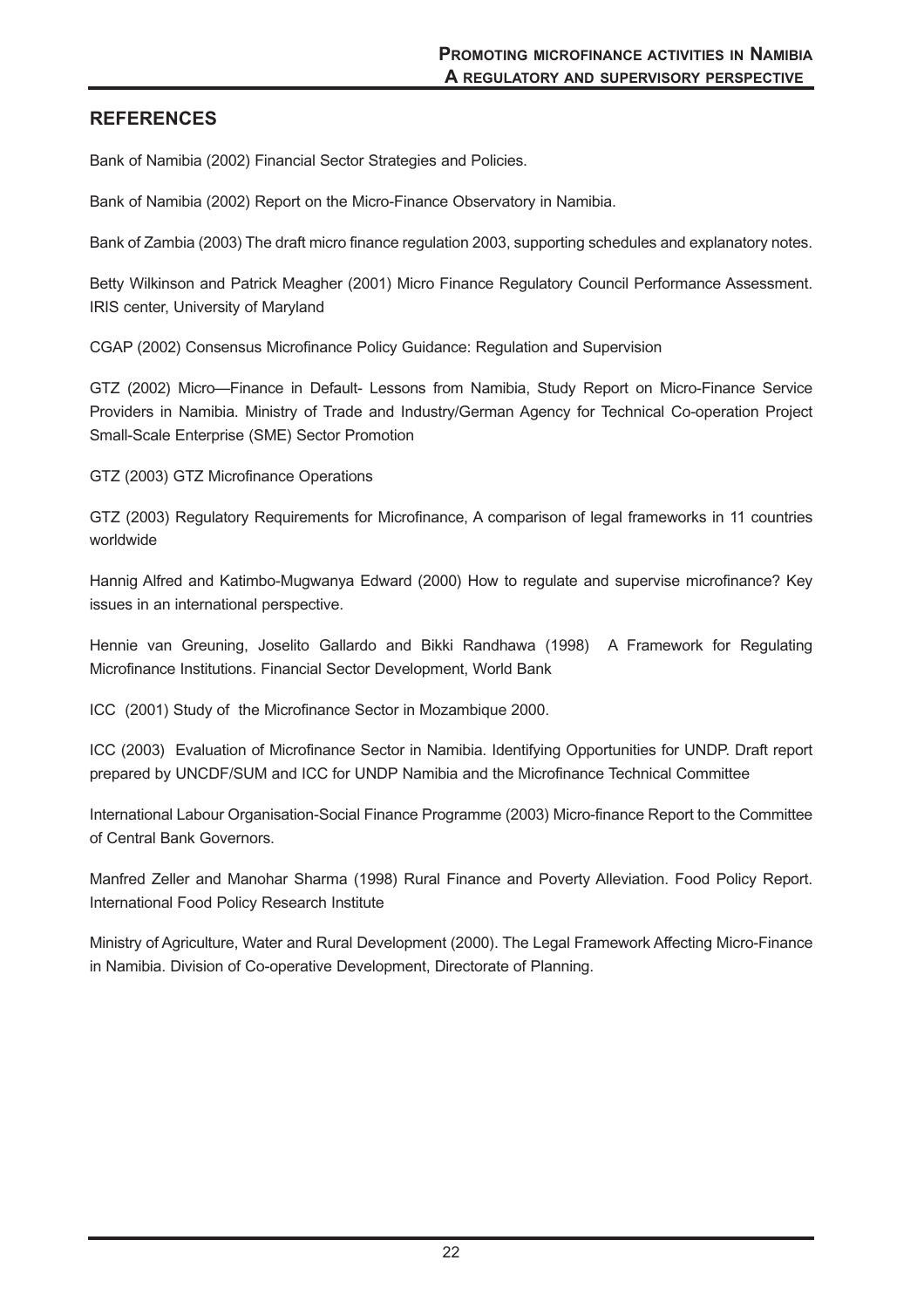## **CASE STUDY 1: EXPERIENCE IN KENYA REGARDING MICROFINANCE LEGISLATION AND REGULATIONS**

In order to realize the full economic potential of microfinance in Kenya, there was a need to tackle the various problems regarding the regulatory framework that hinder the development of microfinance in Kenya.

Lack of Appropriate form of Registration. Most MFIs are registered under the NGOs Coordination Act. The Act lumps MFIs together with all the other NGOs and does not recognize their special role as financial intermediaries or a need for regulatory framework to coordinate their activities and safeguard against malpractices.

Declining funding. Most MFIs depend on donor funding, which has been declining in the 1990s. These limits the MFIs outreach in terms of number of clients served and loan amounts disbursed especially as the law prohibits MFIs from mobilizing deposits without appropriate licensing.

Weak management. The capacity to provide quality management is lacking with most MFIs, which has led to serious operational problems and failures of various MFIs.

Lack of appropriate legal and regulatory framework. Currently, the microfinance sectors unregulated and fragmented, operating with no official or agreed performance standards.

Lack of performance information. Lack of information makes it difficult to monitor the performance of individual MFIs and to assess the development of the whole sector

These problems led to steps being taken to address the problems and to promote MFIs in Kenya

MFI have formed and registered an apex body, the Association of Microfinance Institutions (AMFI) to facilitate the development of the sector, promote best and practices and provide a forum for consultations among the MFIs and with the Central Bank. AMFI is currently in the process of setting up a Secretariat.

The Central Bank has established a unit to monitor the operations of MFIs and assist the newly formed AMFI to develop a policy framework for the sector, with appropriate laws and regulations.

The first microfinance bank has also been licensed in Kenya under the Banking Act.

The Central Bank is currently considering various options that are open in the regulation and supervision of the micro finance sector. The main alternative approaches include:

Creation of a second tier within the Banking Act to accommodate special provisions for microfinance. With this option, the responsibility of supervision would shift to the Central Bank.

Enacting of a special law for MFIs to govern their operations.

Encouraging a two-tier system of regulation, under which a self-regulatory agency is to be formed under AMFI to regulate its member institutions and the Central Bank to assume regulatory responsibility for large MFIs, which qualify as banks under the Banking act. These options are currently being discussed between the Central Bank and AMFI.